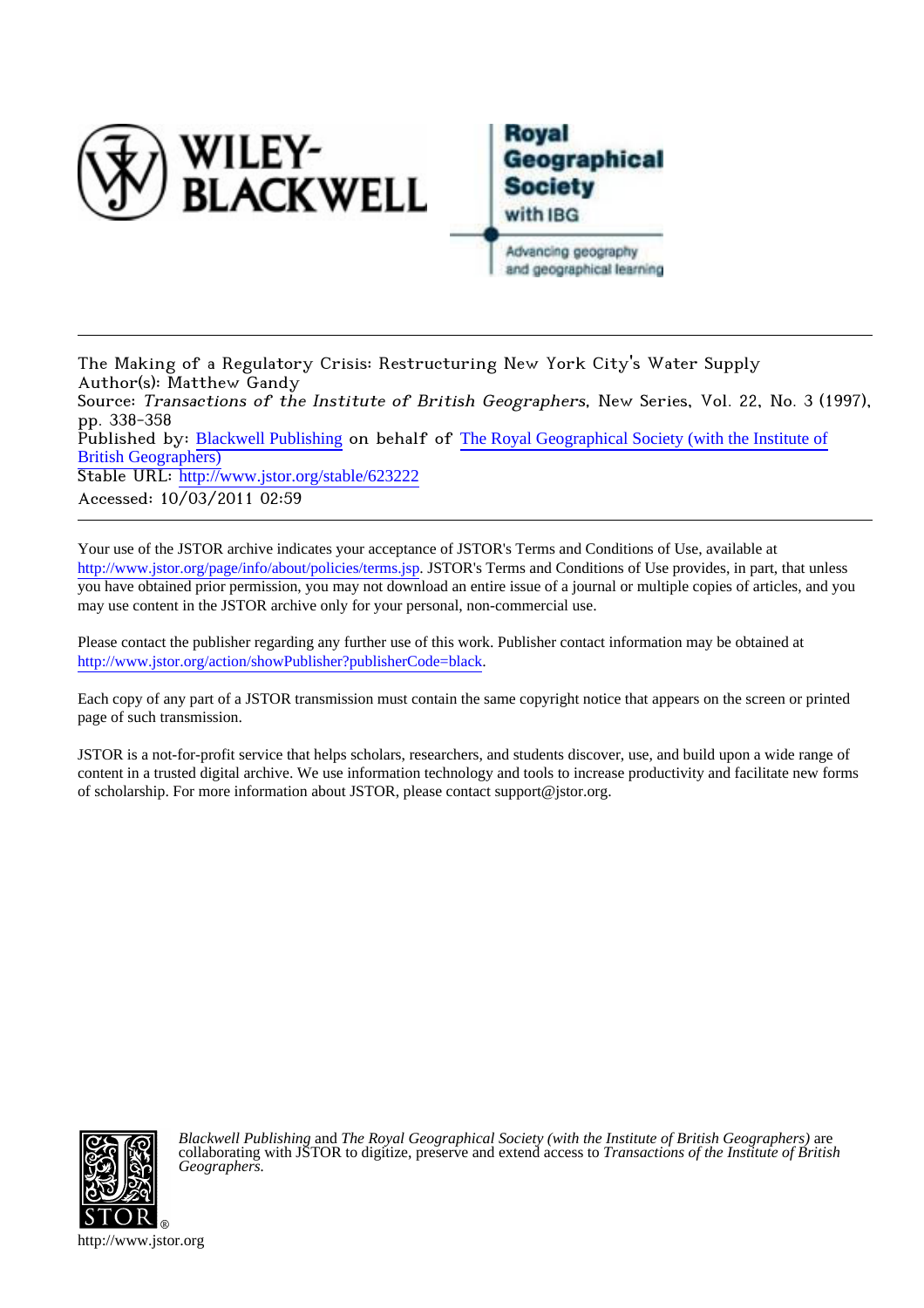# **The making of a regulatory crisis: restructuring New York City's water supply**

# **Matthew Gandy**

**Much practically orientated environmental research is marked by a polarity between functionalist abstraction and ahistorical normative discourse. This paper seeks to bridge the divide between theoretical and empirical research through a case study of New York City's water supply. Current processes of socio-economic restructuring are leading to negative environmental consequences obscured by a failure to extend analysis beyond limited temporal, spatial or sectoral scales. Insights from regulationist theory show that a combination of fiscal, political and other developments are bringing about a wide-ranging reformulation of existing patterns of environmental regulation and service provision in the city. The power of the state is being radically diminished in relation to the power of capital and a plethora of different interest groups. A relatively simple centralized model of environmental regulation is being transformed into a complex decentralized pattern involving the emergence of new approaches to urban governance. Further research is needed on the contradictions between capitalist accumulation and environmental regulation at different spatial scales in order to link New York's changing role within the global economy to the declining political legitimacy and fiscal capability of the state to play an extensive role in environmental management.** 

**key words water quality environmental policy post-Fordism regularized** urban infrastructure capital switching urban governance urban infrastructure capital switching

**Department of Geography, University College London, 26 Bedford Way, London WC1H OAP e-mail: m.gandy@geog.ucl.ac.uk** 

**revised manuscript received 10 September 1996** 

## **Introduction**

**Practically orientated environmental research is severely hampered by its lack of theoretical sophistication. Behind the plethora of normative policy discourse, there is little analysis of the causes of environmental degradation and the interrelationships between environmental issues and broader socio-economic developments in society.** 

**Environmental research has given insufficient attention to the historical emergence and contemporary dissolution of the role of the state in the provision of environmental services such as water supply, waste management, food inspection and the enforcement of health and safety regulations. Whilst the national state in developed economies**  **has been pivotal in pushing through postwar environmental legislation, the responsibility for implementation has fallen largely to sub-national tiers of state authority. Yet the local state has been embrolled in an increasingly intense fiscal and political crisis since the 1970s, throwing the longterm efficacy of environmental regulation into doubt. Over the last ten years a growing body of literature has explored the restructuring of the local state in advanced capitalist societies and the emergence of new patterns of governance.1 In addition to the growing emphasis on state-economy-society relations at different spatial scales, there has been a parallel research effort devoted to understanding the ecological dimensions of socio-economic restructuring.2 An important gap in our current** 

**Trans Inst Br Geogr NS 22 338-358 1997** 

ISSN 0020-2754 © Royal Geographical Society (with the Institute of British Geographers) 1997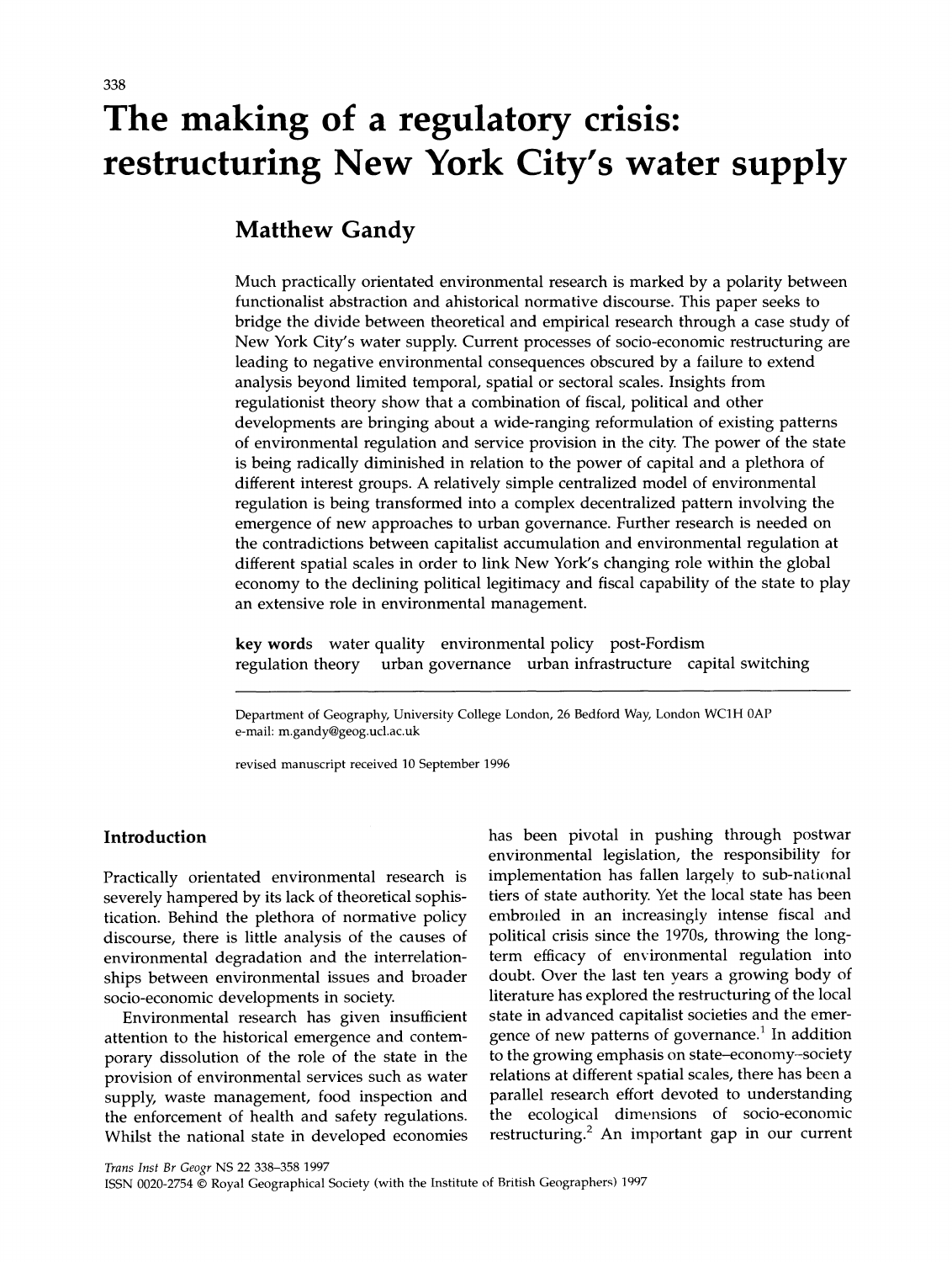**knowledge, however, is the impact of socioeconomic restructuring on the prospects for the maintenance of environmental quality and public health in large metropolitan areas.** 

**In this paper I explore how the social and economic development of New York City since the 1970s led to a sudden crisis in the city's water supply system in the 1990s. A long-established pattern of policy-making, which I term 'municipal managerialism', has been shattered in the space of a few years. The speed and complexity of these developments undoubtedly make the city an extraordinary case but the underlying processes have far wider implications for urban governance and environmental quality. The structures and relationships which have underpinned the successful development of New York City's water supply have started to unravel through a combination of fiscal, ideological and social shifts ranging from new patterns of political mobilization at the grassroots level to the impact of global processes of economic restructuring which have fundamentally altered both the scope and rationale of urban governance. The city provides us with an opportunity to explore how a series of different processes at different spatial and temporal scales have led in combination to a public policy crisis which has overwhelmed existing political and administrative structures.** 

**Urban life is intolerable without water. Water forms part of the complex web of relations between society and nature which has enabled the emergence of great cities and sweeping transformations in human history. Yet water is a multiple entity: it possesses its own biophysical laws and properties but is simultaneously the focus of political, cultural and scientific discourses surrounding its interaction with human societies. To trace the flow of water and examine the discourses surrounding its use, distribution and quality is to illuminate the functioning of urban space in all its complexity and contradictions. In the case of New York City, the provision of water has been one of the most elaborate undertakings in the history of North American urbanization. From the 1840s onwards, New Yorkers prided themselves on one of the highest quality water supplies of any major city in the western world. Since the early 1990s, however, the future of the city's water has become the focus of protracted and bitter debate. In order to understand the contemporary crisis in environmental regulation in the city, we need to examine how** 

**changes in developed economies underway since the 1970s have led to an increase in the power of capital to determine public policy. We need to develop an analytical framework capable of integrating the specific and contextual experience of this local regulatory crisis within a broader set of social and economic developments.3** 

**The main body of the paper is divided into four sections. First, some of the main theoretical debates concerning the socio-economic restructuring of western societies since the early 1970s are reviewed and potential areas of engagement with environmental discourse identified. I set out the historical development of New York's water supply system and outline the emergence of a specific approach to urban water supply which I have termed 'municipal managerialism'. The origins of this approach may be traced to the processes of rapid urbanization in the nineteenth century and it reached its zenith in the era of the Fordist New Deal. Thirdly, the contemporary breakdown in established patterns of policy-making is explored by focusing on three interrelated areas: the impact of changing modes of water supply and consumption; the fiscal crisis of the state; and the inability of existing patterns of environmental regulation to protect water quality. In the concluding discussion, I re-evaluate the potential usefulness of the restructuring literature for exploring the ecological dimensions to socio-economic change since the early 1970s.** 

# **Socio-economic transitions and ecological transformations**

**Much scholarly attention has been devoted to establishing what kind of social and economic structures are emerging from the ashes of the relatively stable Fordist era. One of the most ubiquitous themes in this socio-economic restructuring debate is the putative existence of a distinctive 'post-Fordist' set of social and economic developments.4 The use of the term 'post-Fordism' ranges from restricted analysis of the labour process to the full range of political, economic and cultural changes that have transformed capitalist societies since the early 1970s (though few scholars would now use the term in anything other than a descriptive or heuristic sense).5 The more enthusiastic readings of post-Fordism have tended to focus on developments in the labour process as a**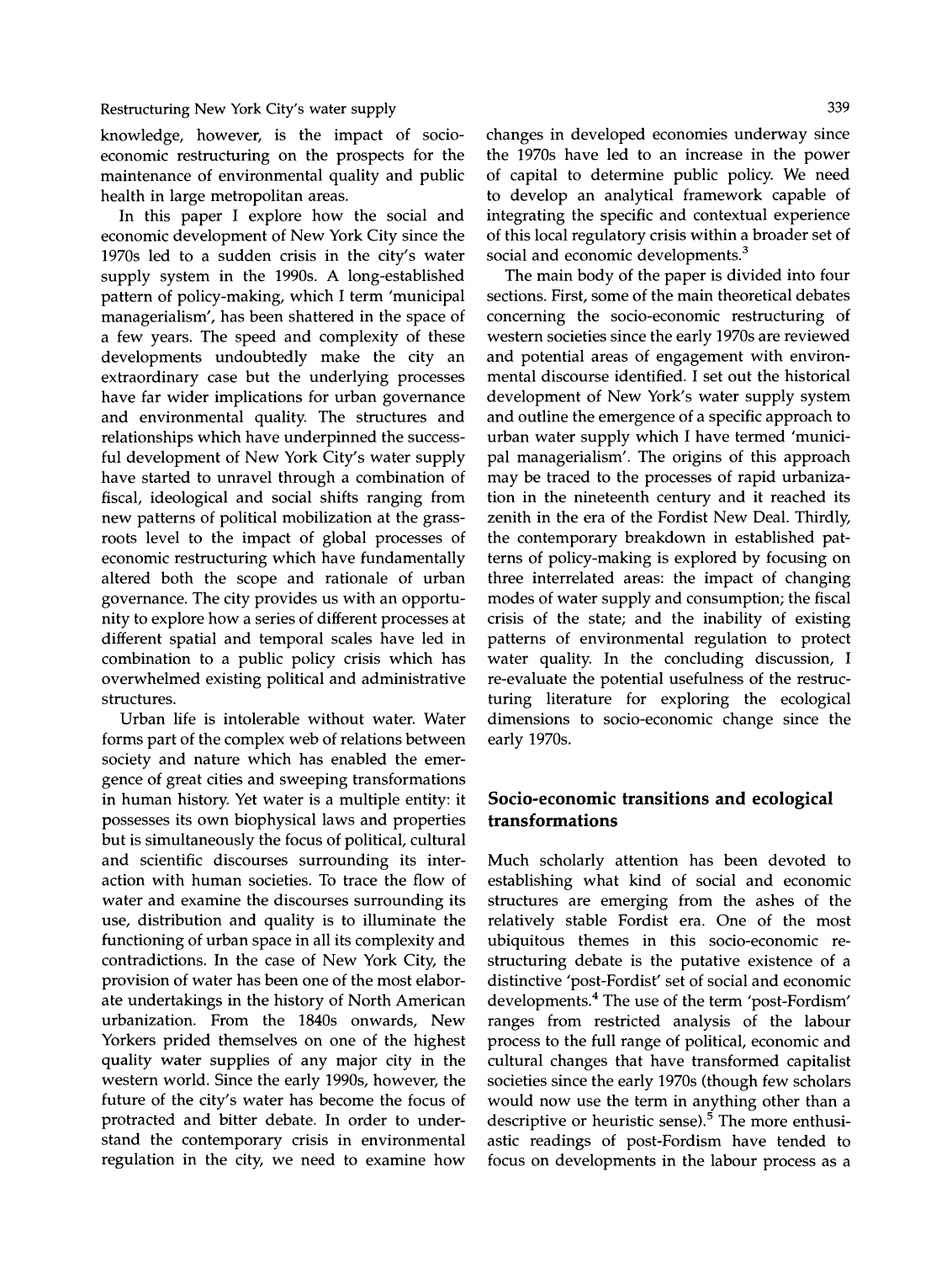**solution to the increasing rigidities and contradictions of Fordism and as a means both to revitalize saturated consumer markets and alleviate the drudgery of the Taylorist workplace. The concept of post-Fordism is therefore directed at examples of improved quality and flexibility with highly skilled autonomous workers. Within the sphere of production new relationships have been identified between computerized technologies, work organization, skills formation and industrial relations, and distinctions have been drawn between restructuring for labour as opposed to neo-Taylorist restructuring for capital (Mathews 1989). In an environmental context, the technological variants of the post-Fordist literature have become closely associated with the 'ecological modernization' thesis and the application of clean technologies. There is a degree of congruence here between the theories of 'ecological modernization' and the positivist application of technological solutions to what are complex policy issues stemming from wider structural contradictions well beyond the confines of science and technology policy. Consequently, much of this technologically orientated literature is marked by a separation of policy debate from wider political and ideological developments.6** 

**Other commentators have been much more circumspect in their interpretation of socio-economic restructuring and especially cautious of the neo-Schumpeterian** technological **Freeman, Perez and others. Alain Lipietz (1987, 1992), for example, initially welcomed post-Fordism as a form of labour empowerment accompanied by the decline of Taylorism but has since modified his stance substantially. In the more critical literature, there is scepticism towards the idea that a coherent 'post-Fordist regime' has solved or transcended the limitations of Fordism and a rejection of binary and functionalist explanations of socio-economic change (Peck and Tickell 1994; Sayer 1989; Sayer and Walker 1992).** 

**Theories of regulation have broadened analyses to encompass politically contested processes of historical change in capitalist societies, thereby transcending the more simplistic teleological or determinist accounts. The focus of analysis in regulation theory is the ability of capitalism to sustain itself, despite its contradictions, through various permutations in the relationships between economic and social structures. A prominent theme is the degree to which the development of a new regime of accumulation, variously referred to as** 

#### **Matthew Gandy**

**'flexible accumulation' or 'flexible specialization', has not yet found a clearly defined counterpart in terms of its accompanying mode of regulation and the social and institutional arrangements necessary to facilitate capital accumulation. This is nowhere more apparent than in the field of environmental policy where competing regulatory discourses ranging from free-market environmentalism to extensive interventionist models vie to demonstrate their effectiveness in handling the escalating scale of environmental degradation.** 

**Yet regulation theory is permeated by a series of weaknesses which limit its potential role in environmental research. A pervasive problem is a tendency towards an overly abstract and functionalist account based at a national level of analysis far removed from the complexities and contingencies of 'real' regulation (see Clark 1992; Lake and Disch 1992; Marden 1992; Tickell and Peck 1992). There has been little application of regulation theory to the different spatial scales of state activity or to localized empirical transformations in social and economic structures (Goodwin and Painter 1996; Jessop 1995; Painter and Goodwin 1995). Furthermore, there is little engagement with the discursive and ideological dimensions to the perception of crisis which herald far-reaching changes in regulatory institutions and patterns of governance (Hay 1995). This can be related to the weak interdisciplinary lineage of regulation theory across a swathe of cultural and philosophical discourses ranging from Foucauldian concerns with the very possibilities for regulating society to the degree of intersection between modernist technological and epistemological discourses and specific 'modes of social regulation'.7 Above all, regulation theory has been driven primarily by concern with the economic contradictions of capital accumulation to the relative neglect of the problematic relationship between capital and nature. In its classic theoretical formulation, the mode of social regulation does not include an ecological dimension: its primary elements are restricted to the macro-economic regulation of the wage relation, the money form, competition, the state and international regimes (Jessop 1995). As a consequence, there is a lack of theoretically and historically grounded approaches to the study of environmental regulation in the context of shifting relationships between state, capital and society. By focusing here on the transformation of environmental discourse at the local level, I am seeking to extend**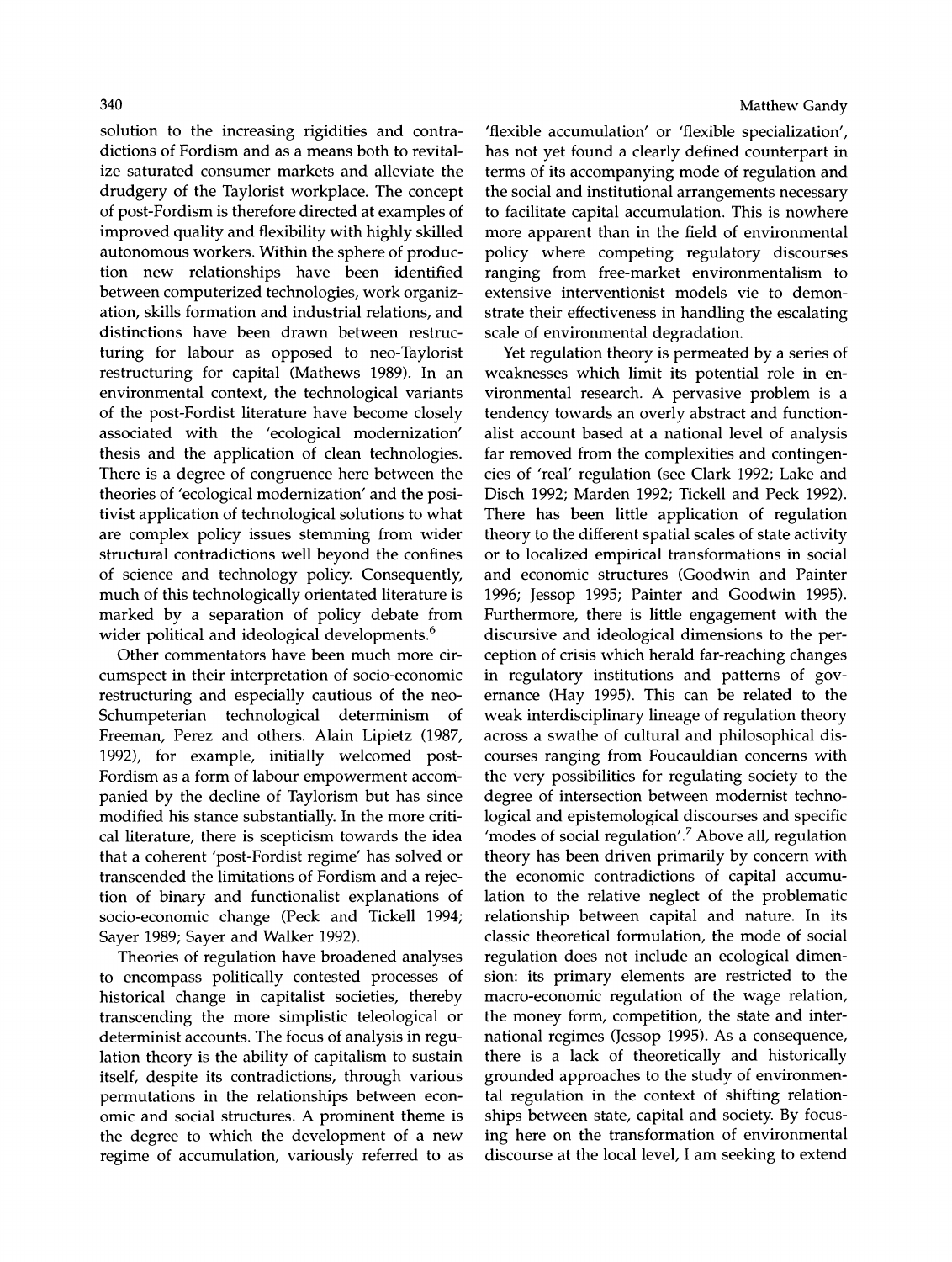**knowledge of the applicability of regulation theory in three key areas: the local manifestations (and geographical variations) in socio-economic restructuring; the understanding of the ecological dimensions to regulatory crisis; and the need for a greater focus on the changing role of the state in processes of socio-economic restructuring.** 

# **The creation of New York City's water supply system**

**The development of urban water supply systems is integral to the institutional basis of the modern state. It marks a collective endeavour in the control and management of nature in order to facilitate urban growth and development. For over two centuries since the founding of the city in 1625, the growing settlement relied on polluted local water sources such as wells and ponds. These inadequate arrangements led to repeated epidemics of infectious diseases and uncontrollable fires which devastated parts of the city (Baker 1949; Wegmann 1896). By the early nineteenth century, there was an increasingly intense public debate over the future of the city's water supply in the face of rapid population growth. Early attempts by private entrepreneurs to build a piped water supply system had only managed to provide poor quality water to a minority of homes. Eventually, after decades of public debate, the New York State Legislature passed an act in 1834 that gave the city the right to construct its first municipally owned waterworks (Blake 1956). The city then began a programme of aqueduct and dam construction beginning with the Croton Aqueduct which linked the city to plentiful supplies of unpolluted water diverted from the Croton watershed in up-state New York (Jervis 1842). When completed in 1842, the first supplies of water reaching Manhattan Island were greeted by the biggest public celebrations in the city since American independence (Tuckerman 1889). In subsequent decades, the Croton system was extensively enlarged with the building of a new aqueduct and more upstate reservoirs and was finally completed in 1911 (Fig. 1).** 

**In the late nineteenth century, the emphasis on the engineering and supply side dimensions of water policy was supplemented by the new bacteriological discourses of public health and water purification which led to the chlorination of**  **the city's water supply (Baker 1949; Duffy 1968; Hale 1921). With the growing status of engineering, planning and other new public service professions, urban governance became increasingly influenced by a technical elite devoted to the rationalization of urban space and the extension of centralized control over large-scale urban systems.8 The development of a comprehensive water supply system in nineteenth-century New York marked a decisive shift from a laissez-faire water policy to an extensive municipal system integrated into a powerful local state structure mirroring developments elsewhere in Europe and the United States.** 

**By the early twentieth century, the Croton system was no longer capable of meeting the needs of the rapidly growing city. As a result, the water supply system was extended through the far larger and more distant Catskill-Delaware system (Fig. 1) constructed between 1907 and 1967 using state-of-theart technologies and further entrenching the role of engineers in the technical management of urban space (Clark 1950; Van Burkalow 1959; Weidner 1974). During this period, the administrative arrangements for the construction of water supply infrastructure were extensively centralized with the creation of semi-autonomous state structures fiscally and politically insulated from directly elected local government (Weidner 1974). This marked a smaller-scale precursor to the powerful regionally based federal agencies of the New Deal era, such as the Tennessee Valley Authority which emerged to play a significant role in water resources planning across much of the United States during the twentieth century (Feldman 1991; Peters 1996). There was a peak in construction activity during the New Deal with the channelling of federal funding under the La Guardia administration into the completion of the city's second water tunnel and the on-going construction of the Catskill-Delaware system, as well as bridges, tunnels, roads and the beginning of comprehensive urban redevelopment (Kessner 1989; Weidner 1974). The New Deal era of the 1930s and 1940s not only led to a radical reconfiguration of the extent and regulatory scope of state structures but also set in place the basis of a Fordist postwar era of public policy through which centralized state structures played a leading role in the transformation of urban space within regional industrial systems linked into a US-dominated global economic arena (Sunstein 1990).** 

**When finally completed in 1967, the New York water supply system consisted of the largest**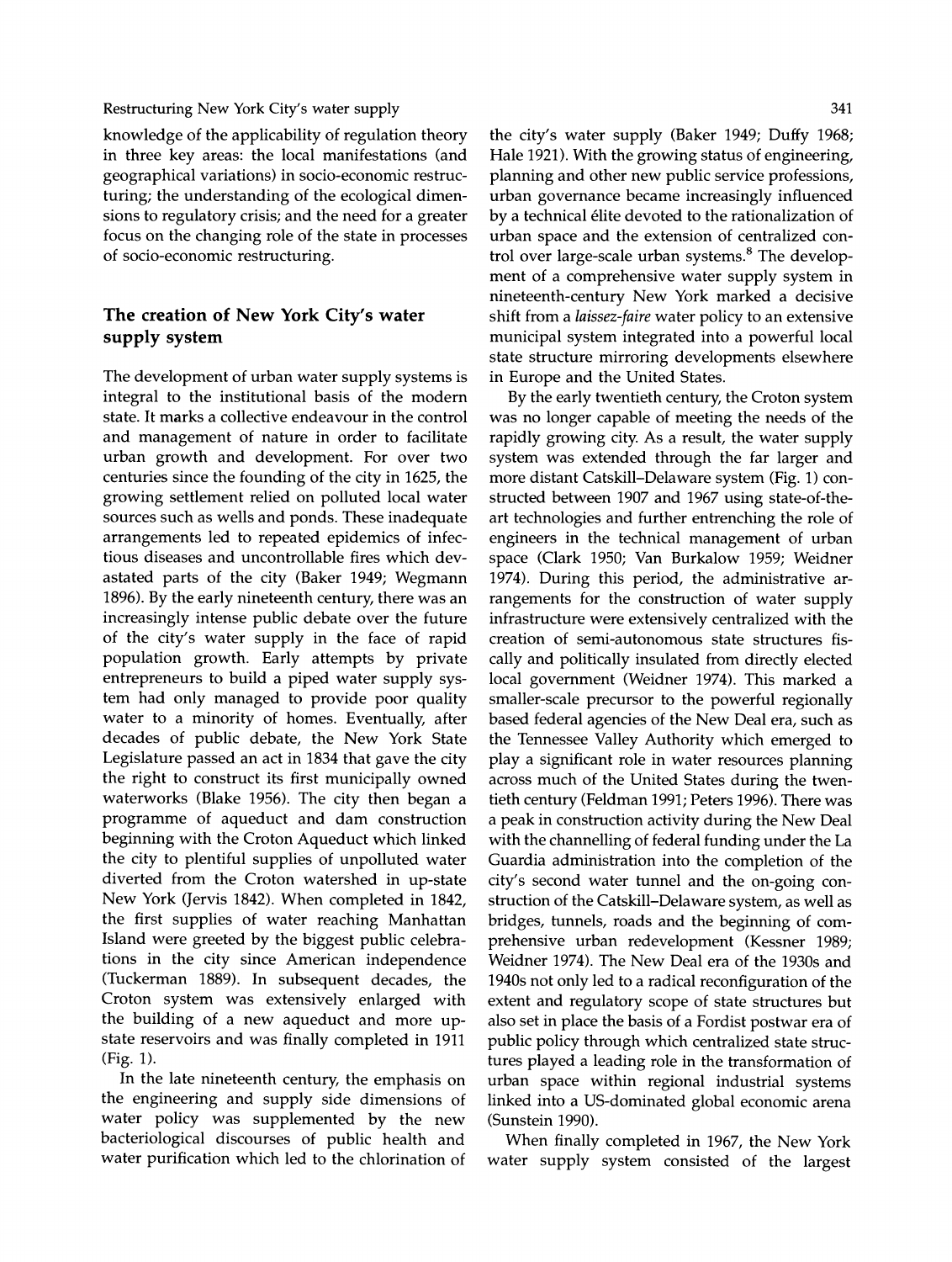

**Figure 1 The New York City watershed Source: New York City Department of Environmental Protection** 

**watershed in the US, spanning nearly 2000 square miles and serving nineteen up-state reservoirs, two down-state balancing reservoirs, two city water tunnels, two in-city balancing reservoirs, the world's largest storage tanks and 5773 miles of gravity-fed water mains delivering 1.5 billion gallons of water a day to the 8 million residents of New York City and six up-state counties (Figs 1 and 2).9 The water distribution system is in turn connected to a vast waste water treatment network of some 6200 miles of sewers and fourteen sewage treatment plants, also owned and operated by the city. The current operation and maintenance of the water supply system remains the responsibility of the city, although there are growing fiscal and ideological pressures to sell off the whole system to** 

**the private sector (see below). The regulation of water quality also remains the responsibility of the state but is now shared between three different tiers of authority: the city's Department of Environmental Protection (for water quality and watershed protection); the New York State Department of Environmental Conservation (for watershed protection); and the federal Environmental Protection Agency (for setting water quality standards).** 

#### **Water supply in an era of regulative crisis**

**The period from the 1840s until the 1970s can be characterized as one of 'municipal managerialism' marked by an increasingly centralized,**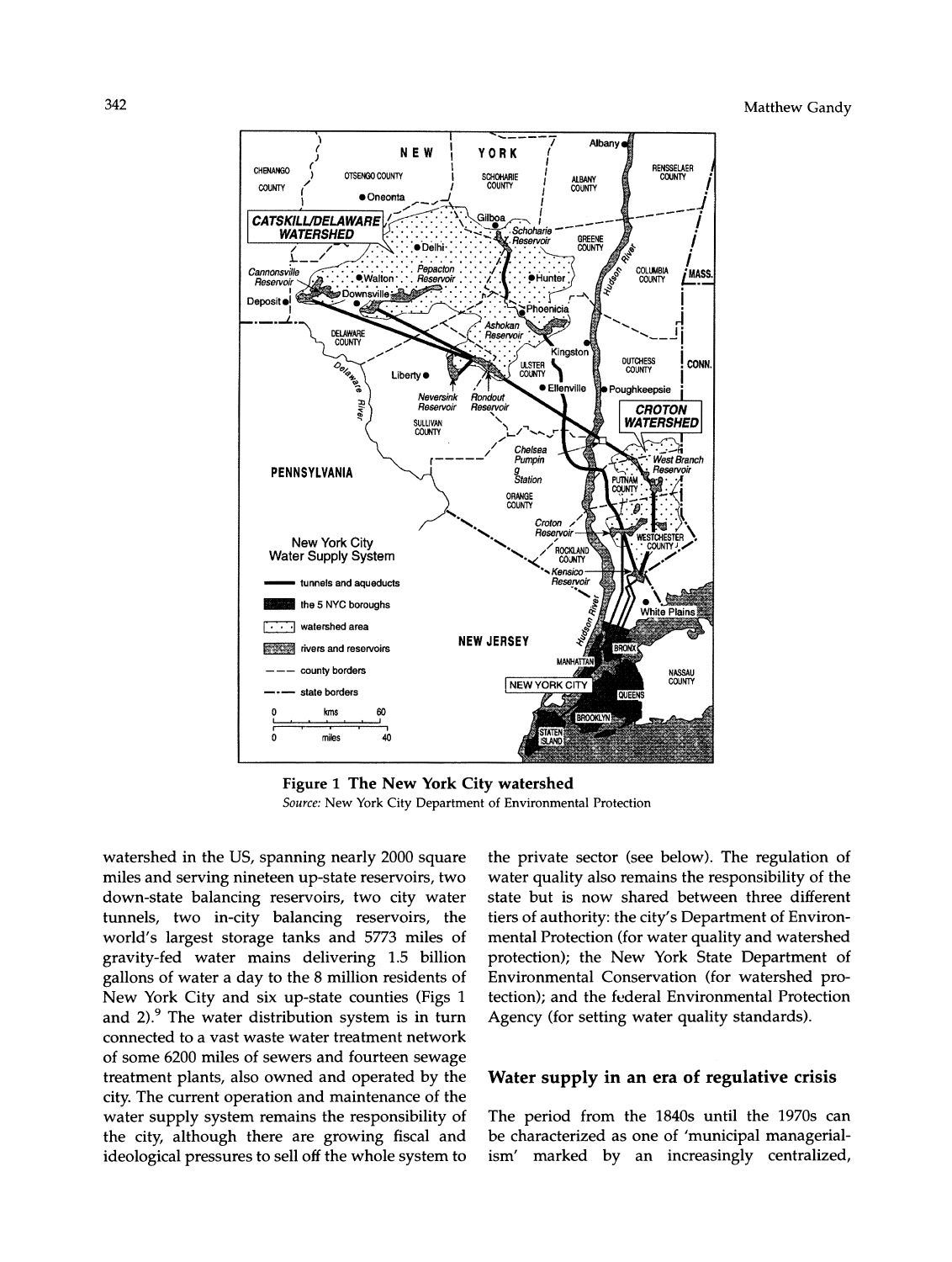

**Figure 2 The New York City water supply system Source: New York City Department of Environmental Protection** 

**supply-orientated and state-coordinated approach to public policy, wherein the local state served the twin goals of facilitating capitalist urbanization and securing a degree of social cohesion through the protection of public health. Until the 1970s, the overriding concern of water policy was the meeting of ever-greater demands furnished by a wellfinanced centralized tier of state authority. There was little concern with threats to water quality, only temporary fiscal difficulties (during wartime, for example), and certainly little inclination to consult with people in the city or with up-state watershed communities. Yet this established pattern of 'municipal managerialism', as it has developed since the nineteenth century, is now unravelling in response to three main developments: first, up-state development and suburbanization during the postwar period have** 

**seriously affected water quality, particularly in the older Croton system which supplies 10 per cent of the city's needs; secondly, fiscal pressures since the mid-1970s have undermined long-term investment in capital infrastructure and led to efforts by the city administration to relinquish control of capital assets to the private sector; and, thirdly, the decline in water quality in the 1990s, in combination with greater environmental awareness, has led to a pervasive sense of a public health crisis shaking the foundations of water policy and leading to despair and dissent over the future of the city's water.** 

# **Changing modes of water supply and consumption**

**The defining element in the socio-economic restructuring of western societies since the 1970s has been the crisis of the public sphere. This has**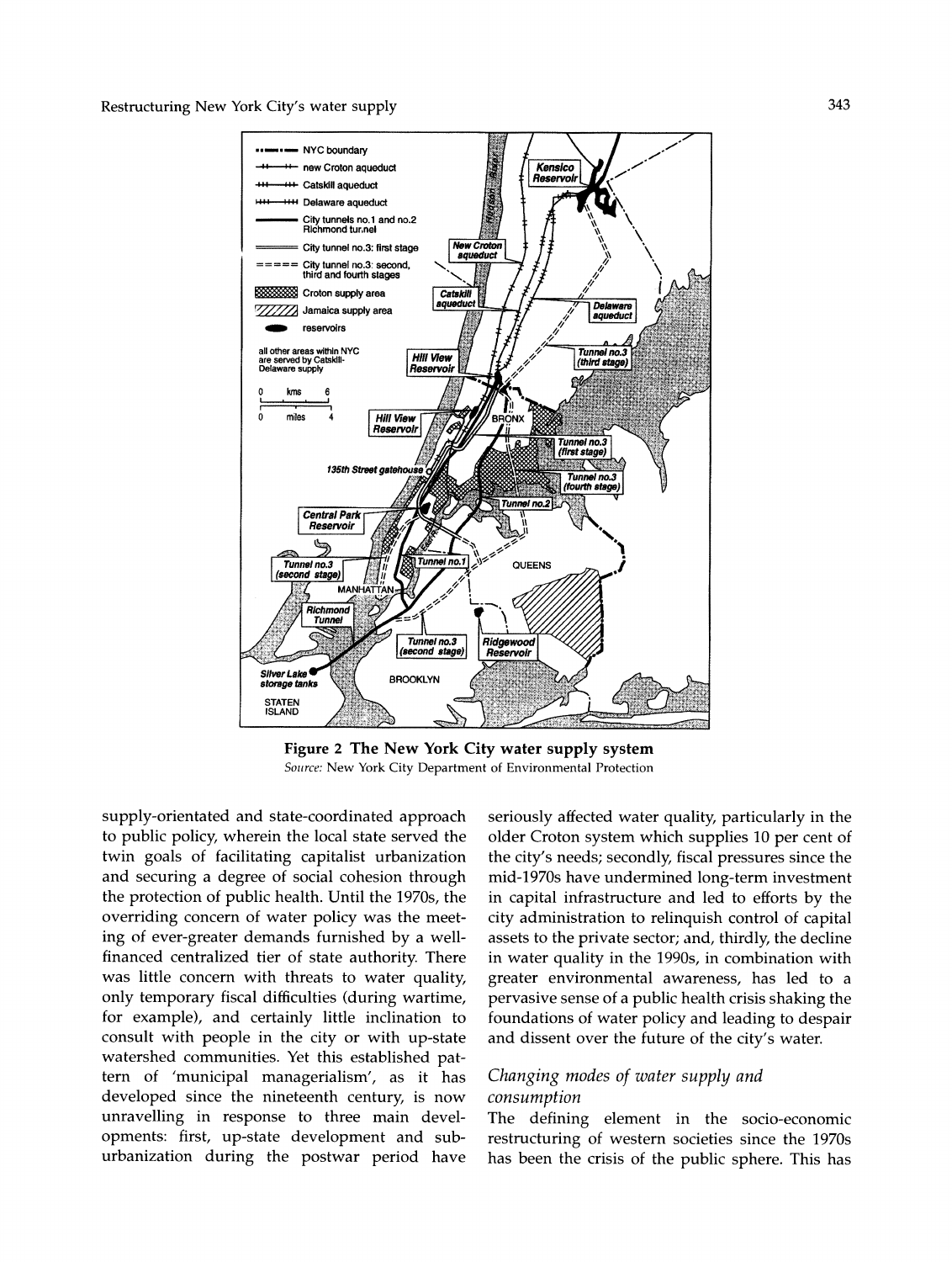

**Figure 3 Changing levels of city-wide and per capita water consumption in New York, 1960-93 Source: New York City Department of City Planning, with additional data adapted from Cropf (1989)** 

**many facets, both practical and philosophical. Of principal concern here is the pervasive questioning of the 'public' interest and the emasculation of those institutions and structures that lie neither fully in the domain of capital nor within the reach of individual consumption. Environmental concerns are inseparable from these wider developments: individualism, consumerism and the new spatial configuration of postwar society have wide-ranging consequences for the consumption of energy and resources. Figure 3 shows how both total water consumption and per capita water consumption in New York have risen steadily over the postwar period but the long-term trend appears to have stabilized since the early 1980s, as a result in part of repeated drought emergencies and a new policy commitment to water conservation (Cropf 1989).10 The rise of postwar mass consumption has also engendered a specific sociospatial form in the rise of suburbanized consumer society, referred to by Annemieke Roobeek (1987, 133) as the 'auto-house-electrical-appliance complex'. In the case of water supply, it has led not only to rising water consumption but also to the degradation of the city's watershed. This has involved a transformation in the spatial dimensions to US public policy, with a shift from the public works emphasis of the New Deal to the fostering of new patterns of urban development marked by the emergence of suburbanization and urban decline as two sides of the same process." The declining water quality in the Croton system over the postwar period can be attributed to its close proximity to the city and to the experience of rapid suburbanization, with the population in** 

**the Croton watershed increasing by 39 per cent between 1970 and 1990 (Gordon and Kennedy 1991).** 

**In the more technologically orientated post-Fordist literature, there has been an emphasis on the identification of new 'techno-managerial paradigms' (Hoggett 1987, 221) contributing towards greater flexibility in both production and employment. In this respect, the city has been using computer-aided design (CAD) and computeraided management (CAM) since the mid-1980s in order to facilitate the design, construction and operation of water supply infrastructure, notably the multi-billion dollar completion of the third water tunnel illustrated in Figure 2. The use of new technologies has also allowed more sophisticated data handling techniques, including the introduction of a computerized leak detection system and the expansion of the city's limnology programme to monitor reservoir water quality and sources of contamination in the city's water supply.12 New managerial and technological changes also extend to changing labour practices.13 Since the 1980s, more and more operations and maintenance have been contracted out as city agencies seek to reduce their wage bills and subvert the power of organized labour in public-sector unions. Aglietta (1987) has shown how the flexibilization of labour markets in conjunction with privatization allows capital to take over services which previously only the state could provide. This change affects not only water but other environmental services such as waste management, public transit systems and parks services where labour power has been significantly diminished in recent years. If the restructuring of water supply in New York is contributing towards the resolution of the crisis of Fordism at the local state level, it reinforces the cogency of the idea of environmental deregulation and demunicipalization in developed economies seen as part of a wider process of socio-economic restructuring in response to declining levels of profitability and intensifying international competition.** 

#### **The impact of the fiscal crisis of the state**

**Changes in water policy at a local level can be explicitly linked to national and international developments over the postwar period through the impact of the fiscal crisis of the state on environmental protection. This is not to suggest an economic reductionism wherein the transformation of New York's water supply can simply be**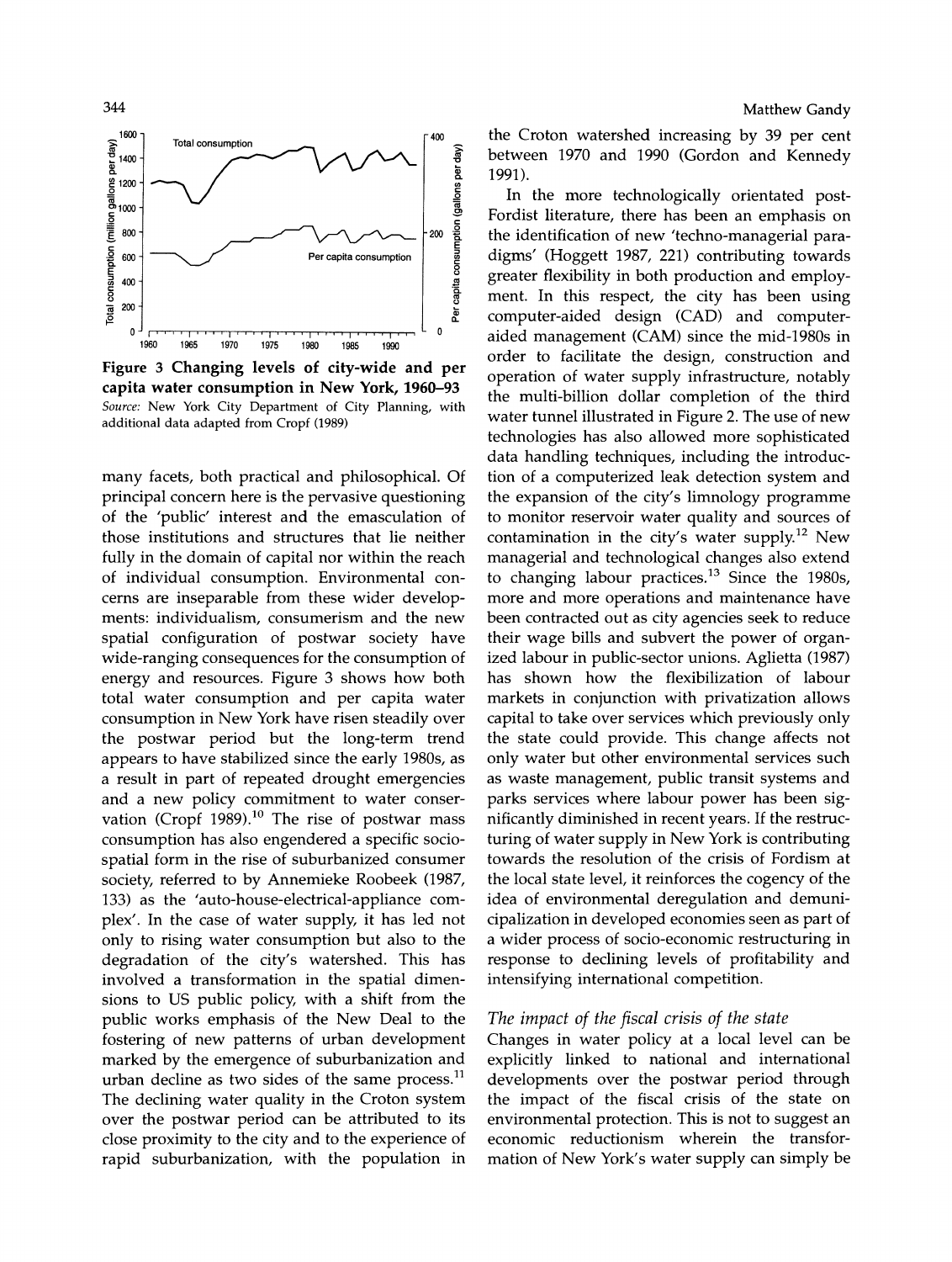**read off from the global crisis of postwar Fordism. Nonetheless, we can locate key elements in the city's water crisis within a wider geographical and historical context. There are important interconnections between the accelerated processes of economic globalization since the early 1970s and the concomitant decline in formerly prosperous urban and industrial regions across North America, including the New Jersey-New York metropolitan corridor.** 

**The first major fiscal crisis to hit postwar New York was in 1975, when a combination of rapid depopulation and deindustrialization led to a shrinking local tax base in the face of spiralling demands for higher social expenditure in order to mitigate the devastating social and economic impact of urban decline.14 As a result, the city was shut out of the municipal bond market and, in the late 1970s, was completely reliant on federal and state grants, the only source of borrowed funds employee (Grossman 1982; Hartman 1985). After the mid-1970s fiscal crisis, an immediate concern was that city services with a relatively low political profile, such as water and sewerage, would be especially badly hit by lack of funds (Lang et al. 1976). The period between 1975 and 1990 effectively represented a disinvestment in infrastructure, with levels of expenditure below that required to maintain the value of the city's capital stock (CUASA 1992). If we examine the changing pattern of capital investment in water supply illustrated in Figure 4, we can identify marked fluctuations over the last 25 years. During the early 1970s, in the years preceding the 1975 fiscal crisis, we find higher levels of investment than in any subsequent period, marked by a predominance of federal and state sources of funding. In the wake of the 1975 fiscal crisis, there was a virtual collapse in capital investment followed, in the early 1980s, by a modest recovery in capital investment aided by a new input of federal funding. By the mid-1980s, however, the level of capital investment had again begun to falter, with increasingly tight restrictions on federal expenditure. Since the end of the 1980s, there has been a major increase in capital investment from city sources; the renewed levels of investment in the 1990s have arisen from a fundamental reconfiguration in the arrangements for capital funding through an increased reliance on the municipal bond markets. Yet, despite the increased level of capital investment, the city has** 



**Figure 4 Changing levels and sources of capital investment in the New York City water and sewerage system, 1971-95** 





**1972-94** 

**Source: New York City Office of the Comptroller, with additional data adapted from Cropf (1989)** 

**still not reached the level of investment of the pre-fiscal crisis era. Furthermore, current levels of investment are not adequate to prevent a further deterioration in the city's infrastructure. The median age of water mains and sewers continues to rise, resulting in a gradual yet inexorable trend towards increasing numbers of water main breaks (Fig. 5). Some 52 per cent of the city's 5773 miles of water mains consist of unlined cast iron laid before 1930, whereas only 9 per cent is comprised of more flexible ductile iron laid after 1970 which is less likely to crack under stress. By the year 2020 more than 35 per cent of the city's water mains will be over 100 years old and the city will face severe difficulty in maintaining its water and sewerage infrastructure without punitive increases in water and sewer fees (CUASA 1991). The consequences**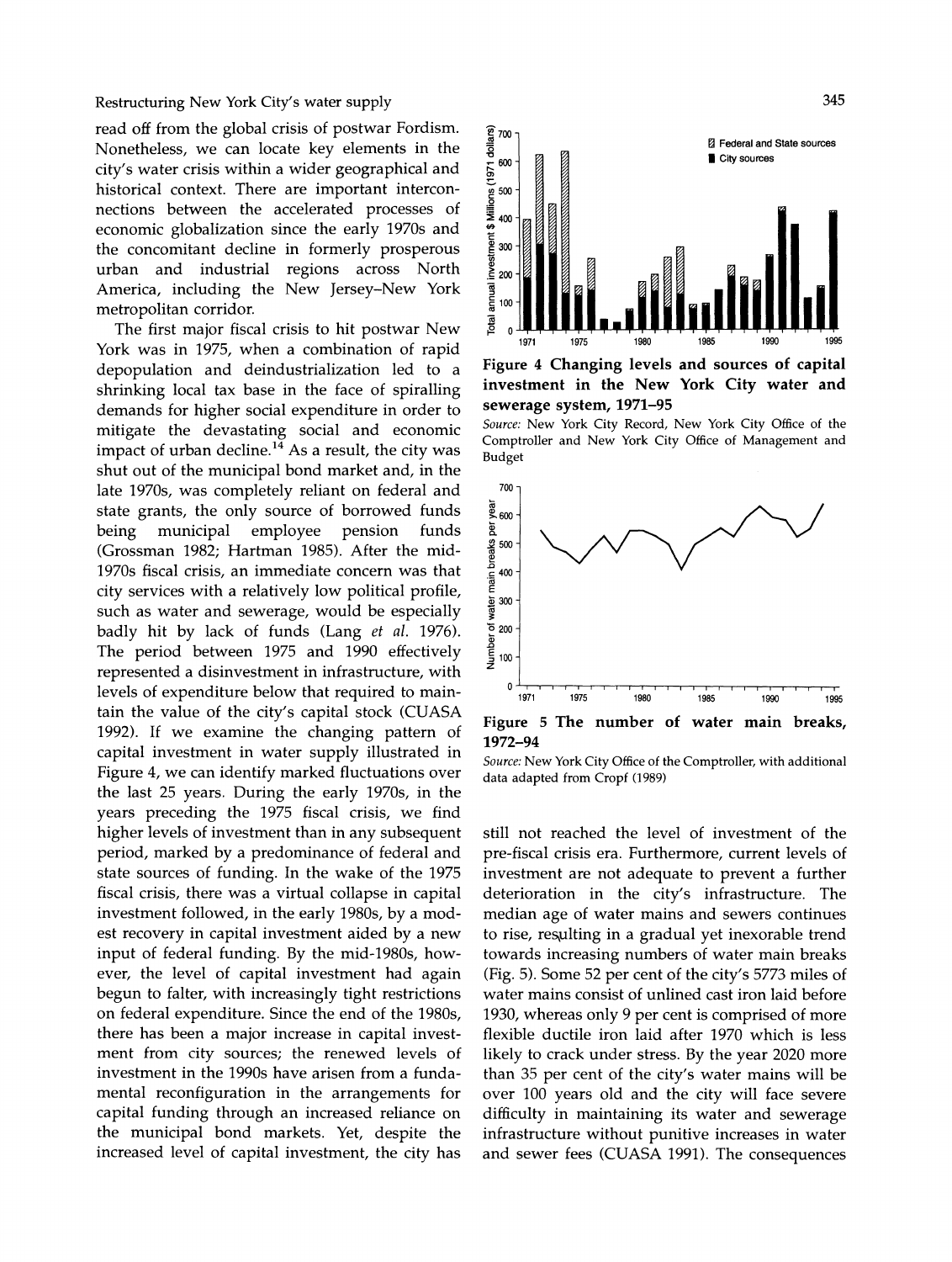**of dilapidated infrastructure are that some 4.7 per cent of the city's water supply is estimated to be lost through leaks, thereby undermining efforts to conserve water, and the city is repeatedly faced with expensive pipe failures, in some instances involving substantial flooding of the subway system and extensive road collapses costing many millions of dollars to repair (New York Newsday 1994; New York Times 1995g, 1996).15 The extensive delapidation of the city's pipes is also thought to be a contributory factor in the presence of bacterial contamination of water supplies (see below).** 

**With the sharp decline in federal and state aid for water supply (primarily channelled into the upgrading of waste water treatment), the city has become increasingly reliant on just two sources of funding: consumer charges for water and sewer services; and the issue of municipal bonds specifically for the water and sewer system. The increasing reliance on revenue financing from water and sewer fees to support capital investment mirrors developments in a number of larger US cities including Boston, Chicago, Philadelphia and Detroit. Reluctance to raise property taxes since the 1970s has led inevitably to rising water and sewer fees, with annual increases of 23.2 per cent in 1990 and 22.9 per cent in 1991 alone. The background to this change can be traced to the administrative changes of 1985, with the creation of two quasiautonomous city agencies - the New York City Municipal Water Finance Authority and New York City Water Board - by the Koch administration in order to relieve some pressure on the city's capital budget. The Municipal Water Finance Authority borrows money authorized by the City Administration and City Council for capital projects by selling bonds backed by water and sewer fees. The Water Board then sets water and sewer rates at whatever level is necessary to pay back the bonds and pay for the operating expenses of the water supply system (NYCOC 1991). In addition to political pressures to hold down property taxes, a number of other factors have contributed towards the sharp rise in water and sewer fees since the late 1980s: the increasing operating costs of the water supply system; declining contributions of state and federal funding (especially since the second Reagan administration); the unwillingness of state voters to approve additional construction bond issues (with a heavily defeated proposal for an environmental bond issue in 1989); and increasing** 

**debt service on newly issued revenue bonds. This shift in funding arrangements for water has proved increasingly socially regressive. In poorer parts of the city, high water charges have begun to threaten the economic viability of low-cost housing, in some instances leading to charges greater than mortgage repayments in the multi-occupancy privately rented sector.16** 

**In 1993, the city's new Republican administration under mayor Rudolph W Giuliani marked a decisive move towards greater fiscal austerity and instituted a range of cuts for social and environmental services. In May 1995, Mayor Giuliani announced his intention to sell off the entire water system to a quasi-autonomous agency, the New York City Water Board, which currently leases the system from the city. Under the proposed deal, the city would receive US\$2.3 billion from the Water Board in exchange for the ownership of the entire water and sewer system. This transaction would allow the city to pay off old bonds (to allow new borrowing), write off delinquent tax receivables, and release US\$1 billion over the next four years for urgent capital projects, so enabling it to exceed its current borrowing limit. The sale would be funded by US\$2.5 billion new water and sewer bonds with a debt service of some US\$2 billion (US\$65 million a year over a 30-year period). There has been fierce competition among Wall Street bond underwriters to win the US\$1.5 million in fees for managing the sale of the city's water assets (New York Newsday 1995b). However, this attempt to find a short-term solution to the city's growing budget deficit has been blocked by the city comptroller Alan Hevesi, thereby exposing deep divisions in city water policy.17 Comptroller Hevesi, a Democrat with strong links to environmentalist groups, has rejected the proposed sale of valuable city assets in order to reduce the current budget deficit as a 'fiscal gimmick' with deleterious longterm consequences for the city (New York Times 1995b, 1995d, 1995e, 1995f). The loss of the water and sewer system would accelerate the erosion of the city's control of its watershed by making it easier for the New York State governor to change the composition of the city's Water Board in favour of up-state development interests (the seven members are currently appointed by the city's mayor). This would make the need for water filtration more likely in the Catskill-Delaware system and thus prove financially punitive for the city in the long term (see below).**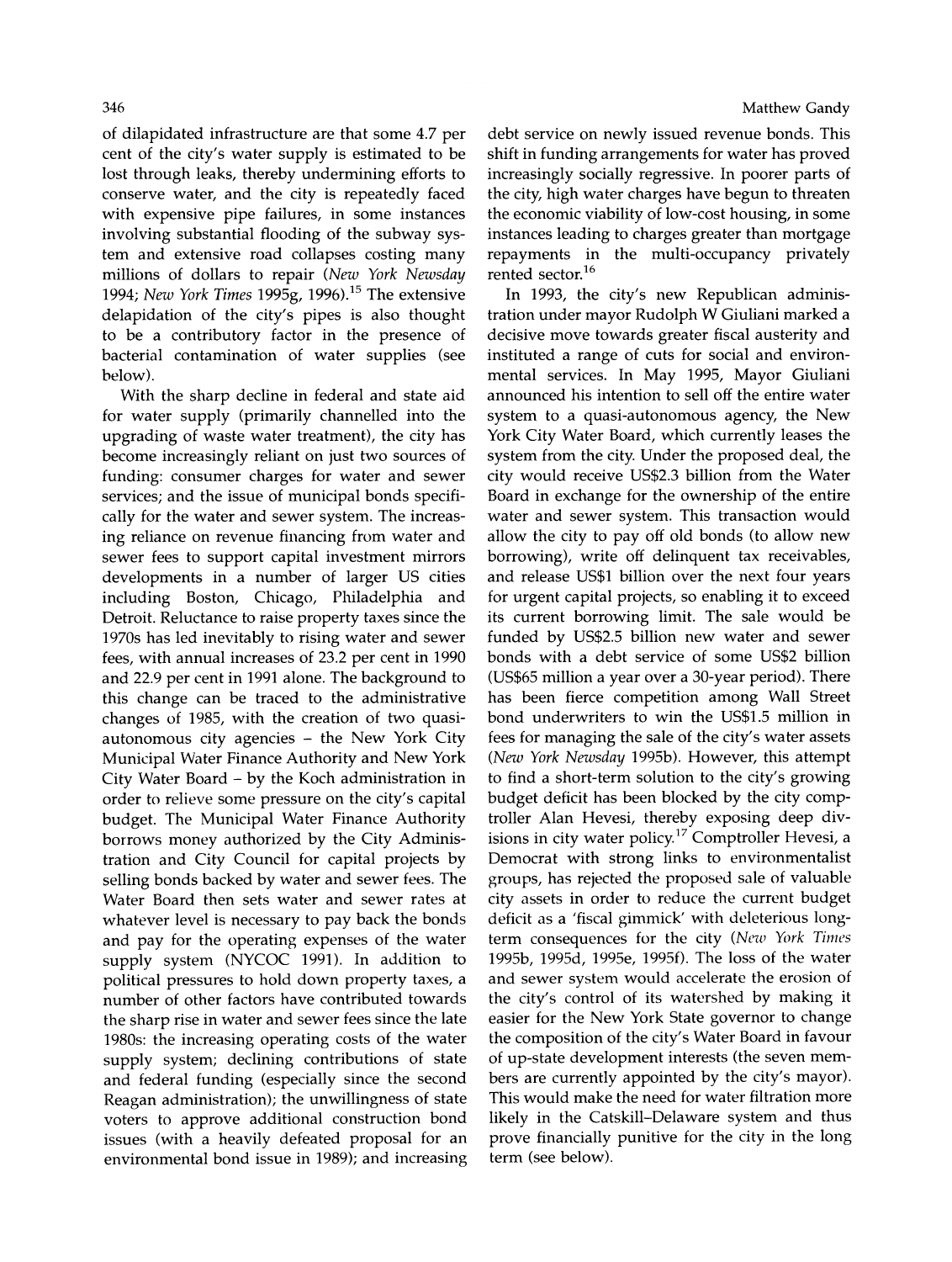**The fiscal dimension to water policy reveals how New York can be increasingly portrayed as a 'dual city' marked by a divergence between its private and public spheres (Castells 1989; Christopherson 1994; Mollenkopf and Castells 1991). New York has seen not only a polarization of incomes since the late 1970s but also an emerging mismatch between the needs of the regional and global economy where the newer financial service industries serving global markets lie trapped within the infrastructural shell of a Fordist regional economy centred around manufacturing and public sector services (see Harvey 1989; Markusen and Gwiasda 1994; Sassen 1991). This spatial mismatch is relevant to the maintenance of environmental quality in urban areas through the inability of the local state to modernize its infrastructure leading to a steady decline in long-term capital investment in facilities such as water mains and sewers (as well as roads, bridges, public transit systems and the maintenance of public space). The selling of the water system would institute an important diminution in the role of the local state in the provision of environmental services, leading to declining political autonomy for the city in the determination of its water policy and long-term socially regressive and financially punitive consequences for its citizens. Above all, the fiscal incapacity of the state to take an effective role in water policy is leading to a radically reduced role for city government in the management of its water supply-a development which serves to undermine its primary responsibility in maintaining long-term water quality.** 

# **The declining legitimacy of environmental regulation**

**The most distinctive feature of New York's water supply system has been its high-quality unfiltered supply linked by the most elaborate system of aqueducts in the US to a vast mountainous watershed. When the water supply system was originally constructed, these were remote and sparsely populated areas, yet the build-up of up-state development pressures has thrown the long-term security of the city's water system into doubt. Water quality in the Croton system, supplying 10 per cent of the city's water, has been steadily deteriorating since the early 1960s (NYCDEP 1993, 1994; NYCMITF 1992). Figure 6 shows how the concentration of the indicator pollutant chloride has risen from 8.8 mg/l in 1960 to 33.2 mg/l in** 



**Figure 6 Changes in mean annual chloride concentration and population in the Croton watershed system, 1960-90** 

**Source: New York City Department of Environmental Protection** 

**1990, an increase of 265 per cent, in comparison with average concentrations of 8.5 mg/l in 1990 in the more distant and sparsely populated Catskill-Delaware system (NYCDEP 1995).18 Another key indicator of declining water quality is the presence of the coliform bacterium Escherichia coli which was detected in the summer of 1993 in the Chelsea and the Lower East Side districts of Manhattan served by part of the Croton system. In the ensuing public health alert (Fig. 7), the city advised households in affected areas of the city to boil their water whilst sales of bottled water grew by between 15 and 300 per cent at stores throughout the city (New York Newsday 1995c; New York Times 1995a). Bottled water consumption has grown rapidly in response to skilful marketing of mineral waters as part of the rise of 'health consumerism' coupled with increased anxiety over water quality in the 1990s (New York 1995). But these trends are not explicable simply in terms of elite marketing and bioconsumerism alone: water quality has entered the wider arena of risk and uncertainty in public policy discourse emanating from the erosion of trust between citizens and the executive authorities of the state.19 Earlier literature on flexible production systems tended to treat changing markets as an exogenous variable and neglected to provide an adequate treatment of the linkages between changes in production and consumption. In this case, we can identify an interconnection between the deregulative processes in the city's watershed leading to declining water quality and the socio-economic polarization of incomes and lifestyles contributing towards the diversification of elite consumer goods. The idea of a 'dual welfare**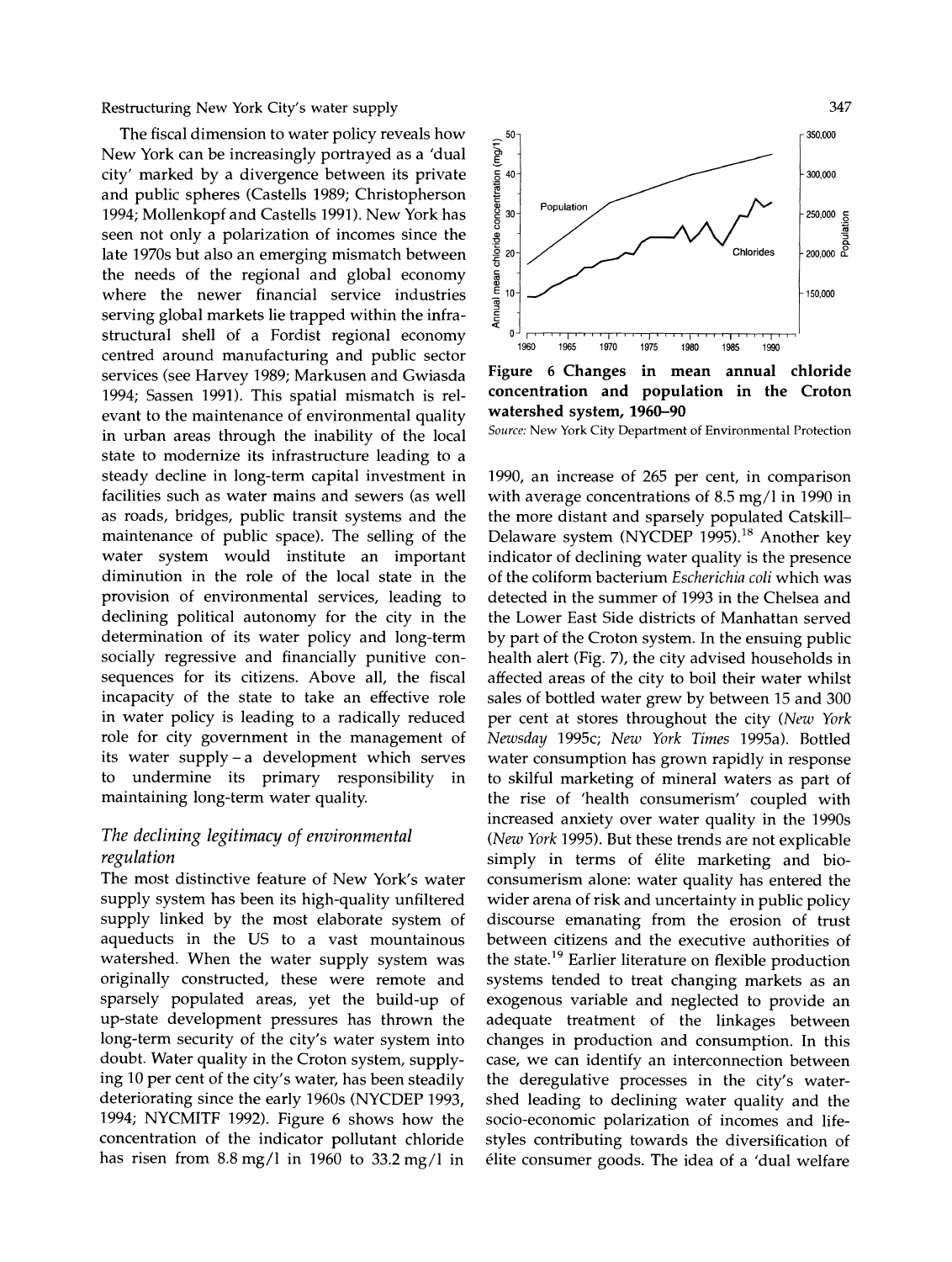**348** 



**Figure 7 The Giuliani Administration has been periodically overwhelmed by the city's water crisis** 

**Source: The Village Voice 11 July 1995. Reproduced courtesy of Steve Brodner** 

**system' (Stoker 1989) is useful here in emphasizing the simultaneous operation of a degraded public water supply system in combination with increasing access to private sources of drinking water by the better-off. In considering water supply as more than simply an issue of sectoral change in production, we can show how emerging disparities in water consumption are related to broader shifts in the context for public policy.** 

**Nine of the Croton system's twelve reservoirs are now overloaded with phosphates from inadequate sewer and septic systems and, since 1990, the entire Croton system has been repeatedly closed as a result of summer algal growth (NYCDEP 1994).20 Non-epidemic strains of cholera as well as Giardia lamblia and Cryptosporidium spp. have also been detected. The presence of Cryptosporidium spp. and other pathogens has caused alarm in New York's gay community since some of these organisms are known to cause potentially fatal illnesses in immuno-suppressed individuals as well as presenting a threat to children and the elderly (New York Newsday 1995d).** 

#### **Matthew Gandy**

**Yet the picture of declining water quality is not as straightforward as it may appear: the increasing sophistication of environmental monitoring over the last twenty years has revealed the extent of previously undetected and largely unknown threats to public health, such as new chemical compounds, Cryptosporidium spp. and other pathogenic organisms at the limit of detection. The threat of cryptosporidiosis raises three particularly perplexing issues for environmental regulation: the health uncertainties form part of wider sense of public unease which is undermining relations between city authorities and its citizens; the risk lies at the edge of scientific knowledge (the organism was not recognized as a cause of human disease before the mid-1970s); and the contamination cannot be prevented simply by technological means through the filtering of public water supplies.21** 

**The background to the current escalation in political conflict over water quality can be traced to a tightening in federal water quality standards under the Surface Water Treatment Rule of 1989.22 As a result of these new water quality standards, the federal Environmental Protection Agency has presented the city with a deadline to prevent further deterioration in water quality in the Catskill-Delaware system by December 1999 or be forced to undertake filtration at a cost of some US\$4.5 to 8 billion. Lobbying by major engineering companies is already underway for this lucrative contract which marks a significant extension to potential investment opportunities in municipal service provision for the private sector. The most immediate dilemma facing New York's water policy is whether filtration can be avoided for the Catskill-Delaware system and whether the watershed can be protected without undermining regional development for some of the poorest communities in up-state New York. As for the Croton watershed, the political prospects of regulating what is now an affluent commuter belt have steadily deteriorated with new pro-development groups emerging such as the Alliance for Watershed and Water Development seeking an end to current watershed regulations and promoting filtration for the city's water.23 Putnam County, located just 50 km north of the city in the heart of the Croton watershed, is now the fastest growing county in the state with a stream of new developments for luxury homes, golf courses, offices, hotels and shopping malls underway. A number of these pro-development groups were significant**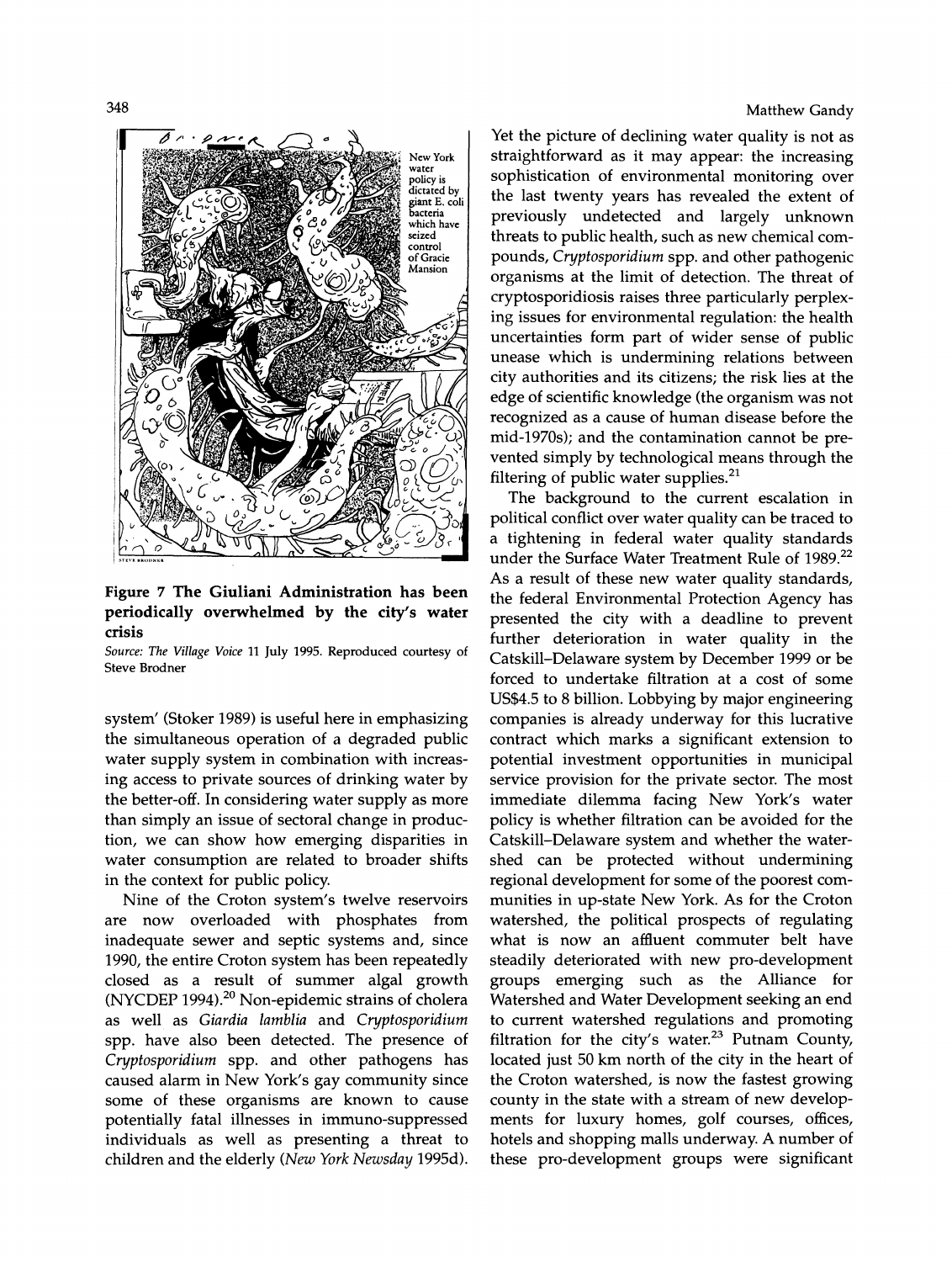**contributors to the 1994 campaign fund for state governor George Pataki, who has emerged as the most powerful political player in the drafting of new regulations for development in the city's watershed (New York Times 1995c). Given the rapid deterioration of water quality in the Croton system, the city agreed in 1990 to state-mandated demands for filtration and the focus of attention is now shifting towards the other 90 per cent of the water supply derived from the Catskill-Delaware system.** 

**The 1990s have seen an intensification of efforts by the city to protect its watershed but the logistical problems appear to be insurmountable in the face of available resources. For much of this period rarely more than 30 enforcement officers have been assigned to guard 2000 square miles of watershed with some 120 000 septic systems and a variety of other potential sources of pollution (Gordon and Kennedy 1991; New York Daily News 1994a). In 1990, the recognition of deteriorating water quality and uncontrolled development led to the first comprehensive revision of the city's watershed rules since 1953. These new watershed protection rules addressed new threats such as pesticides, herbicides and other toxins absent from the earlier regulations. However, the rules have been greatly weakened under political pressure from up-state interests and the Republican-controlled state assembly in Albany. A particular barrier to effective regulation of water quality is that the city owns only 3.8 per cent of the land areas in its watershed, far lower than cities such as Boston and Portland which also rely on unfiltered water supplies. The 1993 proposal by the city to buy 80 000 acres of watershed land in order to protect its water supply has run into repeated political and fiscal obstacles (New York Newsday 1995a). The period since 1993 has seen a stark polarization between the city and up-state interests. The perceived regulatory interference in the watershed being met by a growing mobilization of property rights activists (with links to well-established groups in the Adirondacks further north) and increasingly sophisticated anti-regulation lobbies such as the Coalition of Watershed Towns, with close political links to the Pataki-led Republican State Administration. The possibilities for environmental regulation have been undermined by a deep-rooted and spatially differentiated ideological and cultural divide between urban environmental activists and rural up-state communities resenting outside interfer-** **ence in land-use planning and economic activity. Since the early 1990s, the regulatory role of the local state has come under sustained political attack both from the up-state communities and development interests in the watershed who demand less regulation, and from the increasingly well-organized and vociferous city-based environmental groups who demand greater regulation and control.** 

**Under a watershed protection plan finally agreed in January 1997, the city has been forced to finance extensive economic development programmes for the watershed towns over a period of fifteen years in exchange for greater cooperation in the prevention of water pollution (New York Times**  1995h, 1995i).<sup>24</sup> A new pattern of environmental **regulation has emerged with the creation of a new institutional structure in the form of a Watershed Council representing both city and up-state interests to oversee the protection of water quality. This new forum has supplanted significant features in the existing policy structures. In the place of a relatively centralized, ossified and nonparticipatory regulatory system, the watershed is now overseen by a complex and dynamic jigsaw of many different pieces. Participation extends to a myriad of different actors and interest groups ranging from up-state lumber companies to city-based ecologists. Yet behind this apparent opening out of environmental discourse, a more fundamental shift has occurred: the local state - a powerful arbiter on behalf of urban water policy - has found its power diminished in relation to a broad-based coalition of forces ranging from agricultural interests to speculative real estate with a common interest in relaxing land-use controls in the city's watershed. The diverse fractions of capital represented in the Watershed Council have successfully coalesced around a regional anti-regulatory agenda capable of dominating political discourse over the future of the city's water supply. New patterns of governance at a regional level, mediated through the practical needs of the political manageability of complex policy problems in combination with new institutional innovations, have led to a historical shift in power away from the local state and a diminution in the city-based technically orientated discourses of 'municipal managerialism.25 We can conclude that the city's watershed forms a geographically distinct biophysical region which lies caught in a radical reconfiguration of state authority, whereby the regional and long-term**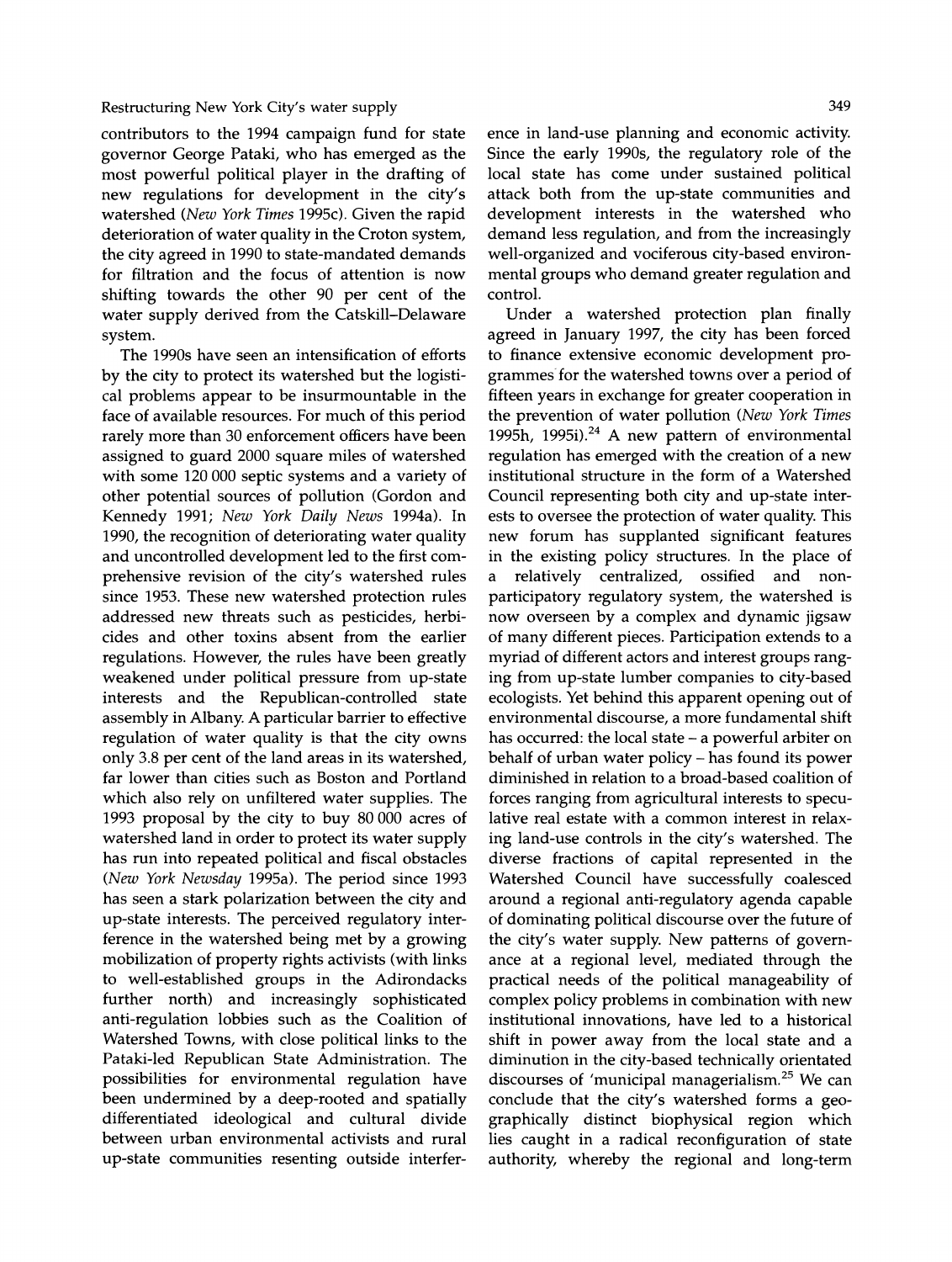**dimensions to regulatory planning have become successively displaced by the 'hollowing out' of the state, the decentralization and dismantling of state authority and the upsurge of grass-roots property rights activism. A variety of piecemeal, ad hoc and experimental interventions has emerged from the disintegration of a relatively stable mode of environmental regulation which had dominated regional water resources management since the nineteenth century.** 

# **Conclusions**

**The transformation of the policy discourse surrounding New York's water supply involves developments far beyond the more narrowly defined functionalist readings of socio-economic restructuring in western societies prevalent in some teleological post-Fordist and 'ecological modernization' literature. The narrower conceptions of socio-economic change which emphasize technological and managerial innovations in the labour process serve to obscure the underlying contradictions between capital accumulation and environmental protection, and effectively depoliticize and dehistoricize our analysis. Where emphasis is placed on the environmental benefits of a post-Fordist technological paradigm, there is a danger of confusing greater efficiency in specific sectors with an overall environmental improvement, since advances in pollution abatement technology, such as water filtration systems, are invariably an 'end of pipe' response to a preventable environmental deterioration, such as the declining water quality from watershed development pressures described in this paper. Drawing on Mandel's (1978) emphasis on the overaccumulation of capital, the investment in environmental management technologies such as water filtration programmes can be interpreted as a new investment opportunity for surplus capital and as an instance of the interaction between the processes of regulation and accumulation at a sub-national scale (an area which remains relatively unexplored in the existing literature). In particular, investment in the physical infrastructure of water supply can be conceived as an example of switching between different circuits of capital investment in the built environment in order to allow continued accumulation to occur during a period of lower profitability (see Beauregard 1994; Harvey 1996). We need to move analysis beyond the evaluation of different tech-** **nologies towards a greater understanding of the social and political context for changes in environmental regulation and their relationship with changes in the role of the state in the provision of environmental services. Regulation theory (supplemented by insights drawn from the literature on governance) may provide an important means by which to develop structuralist accounts of environmental crisis by explicitly linking the changing role of the state in environmental regulation to the recapitalization of western economies and the restructuring of the fiscal capacity and ideological legitimacy of the local state. Perhaps it is preferable to conceive of 'a failure of Fordism and a multitude of nationally and locally politically mediated crises of Fordism' (Hay 1995, 391, original emphasis). Within this more contextual framework, the future of New York's water supply can be interpreted as a local manifestation of a broader crisis in the regulation of the ecological contradictions of capital.** 

**The conventional historical periodization from Fordism to post-Fordism does not satisfactorily correspond to the experience of New York: the period between the construction of the Croton Aqueduct in the 1840s and the contemporary decline of the public sector role in water supply marks a distinctive period, notable not for its discontinuities but for its remarkable stability. We can consider this extended period to be a relatively stable regime of 'environmental' governance. The term 'municipal managerialism' can be used to identify a particular phase or regime of local governance marked by extensive state intervention in combination with specific technical and scientific discourses conducive to the rationalization of urban space. This is best conceived as an historically located and discursively constructed phase rather than simply as an economically determined moment in capitalist urbanization. It is the period since the 1970s which marks a clear disjuncture, both in terms of declining water quality and a changing role for the local state in water supply. Within this period, we can differentiate between the mid-1970s and the early 1990s, when fiscal pressures were temporarily resolved by the extension of the municipal bond market for water supply, and the recent attempts to give up fiscal and political responsibility for water in the face of spiralling and socially regressive water and sewer fees and intractable regulatory problems in maintaining water quality. An important question now is whether the city could protect its water**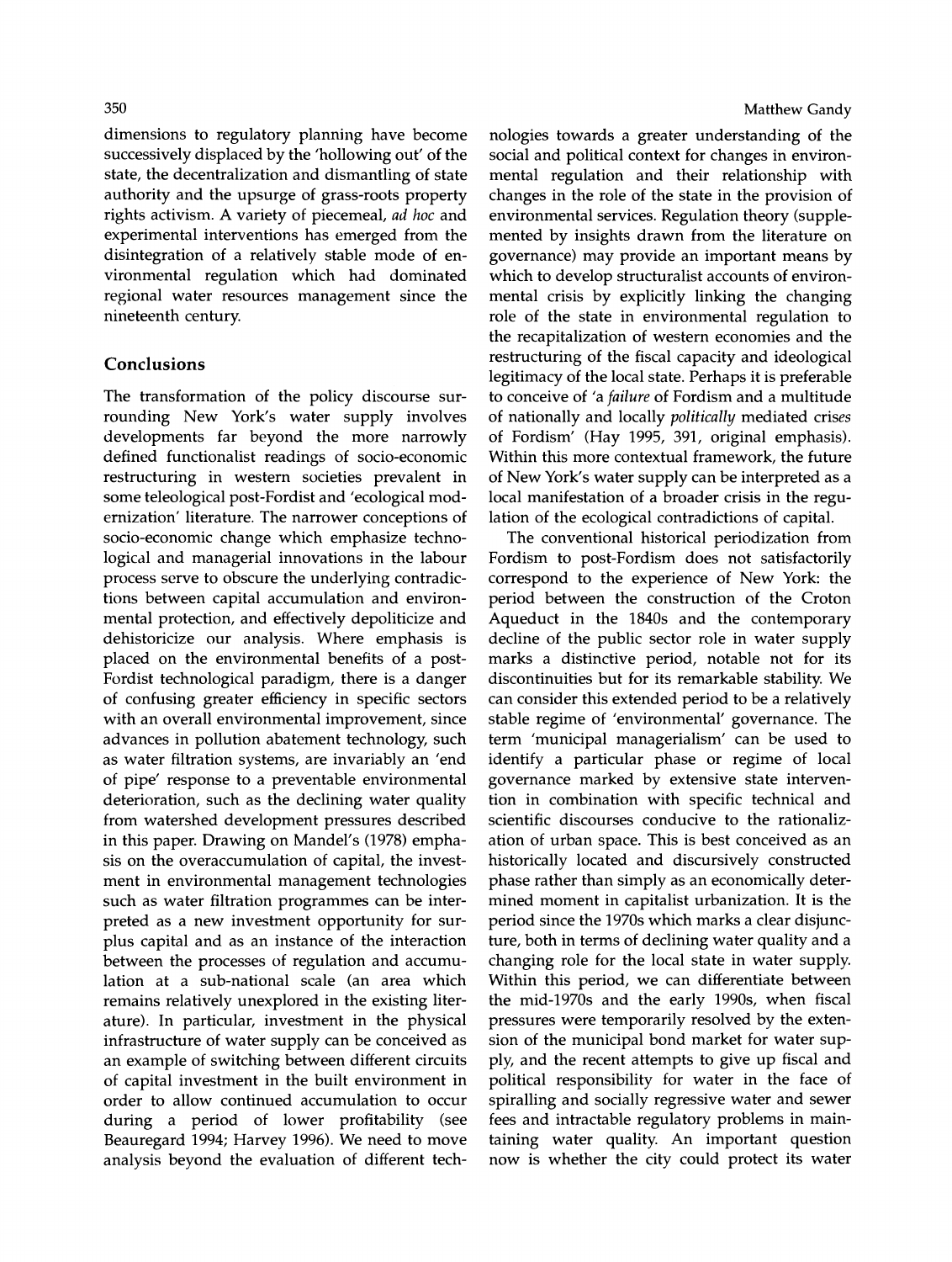**quality in the face of the national shift towards environmental deregulation even if there was the political will to do so. In legislative terms, decisive intervention is possible only at the level of the nation-state, which underlines the potential impact of current attempts to dismantle the postwar federal legislative framework for environmental protection now being pursued in the Republicancontrolled Senate and Congress with strong backing from property rights activists, mining and timber industries, as well as a plethora of other business interests. A paradoxical situation emerges here: the rhetoric of government downsizing, decentralization and deregulation is occurring in the midst of a radical weakening of state authority at every level, yet neo-federalist rhetoric demands a greater role by successively lower tiers of state authority in public policy. In the field of environmental regulation, this is proving unworkable, yet the impetus for the dissolution of the public sphere enjoys bipartisan support in the face of fractious and largely impotent sources of opposition.** 

**What we are seeing in New York is a protracted process of reshaping the role of the local state in municipal water supply. In effect, a 'hollowing out' of the state arising from a combination of fiscal and ideological pressures is leading to a polarization in the public policy debate between demands for water quality protection advanced by environmental groups in the city and a coalition of antiregulation up-state interests, whose rhetoric is rooted in a legacy of land-use conflict in the city's watershed (see Pfeffer and Stycos 1994; Stave 1995). We can argue that the future form of environmental management is emerging as a politically contested reconfiguration of public policy, in this instance centred on a redefinition of the administrative powers of city government. At the heart of the debate over environmental management lies a tension between capitalist development and the administrative jurisdiction of the state. State-led policy agendas under the auspices of technological modernism have often had deleterious environmental consequences as the highway-spliced inner-city neighbourhoods of postwar New York attest. Yet to dispense with the role of the state altogether as part of an ecological critique of the institutional and philosophical basis to western modernity risks the effective abandonment of any practical means for implementing environmental regulation; a dilemma which is heightened by the global dimensions to environ-** **mental change (see Gandy 1996). The most promising solution to environmental degradation may lie in the development of a more sophisticated public sphere through which new forms of democratic decision-making can emerge in preference to any lurch towards the 'ecological Hobbesianism' of greater control which may prove in any case to be fiscally and ideologically untenable (Dryzek 1992). A commitment to improving the legitimacy of public policy through the development of communicative and democratic structures may well offer the most practical means of mediating conflict at a local and regional level but it still leaves unresolved the underlying dynamics of capital restructuring and the associated diminution of the fiscal and ideological strength of the public realm. The disintegration of the regulatory state (and the public sphere) is undermining the possibilities for the articulation (and enforcement) of a public interest founded in a conception of rationality divergent from that of capital (see Gandy 1997; Lash et al. 1996). The role of strong advocacy groups and an informed and active citizenry emerge as crucial in any effort to protect the environmental advances of the last 30 years. Yet the post New Deal US environmentalist agenda harbours innate weaknesses: its individualist and consumer rights-based orientation serves to deflect attention away from more widely conceived regulatory goals in the public interest which extend to the sphere of production as well as consumption. Similarly, the antipathy held by city-based water quality advocacy groups towards the economic viability of low-income, up-state rural communities beyond the affluent commuter belt is testament to wider ideological tensions in the US environmental movement which serve to strengthen the hand of capital in the dismantling of the public sphere.** 

**If we disentangle the local contextual peculiarities of the New York case, we can begin to draw out some broader themes of potentially wider applicability. The crisis of Fordism in the 1970s is widely viewed as stemming from the development of a mismatch between economy and society. This has made the notion of post-Fordism or 'flexible accumulation' as an inevitable resolution to the crisis in western economies since the early 1970s appear plausible, especially when research is restricted to technological and managerial innovations in specific sectors of the economy. If we extend our conception of Fordist crisis to embody a mismatch between economy, society and nature,**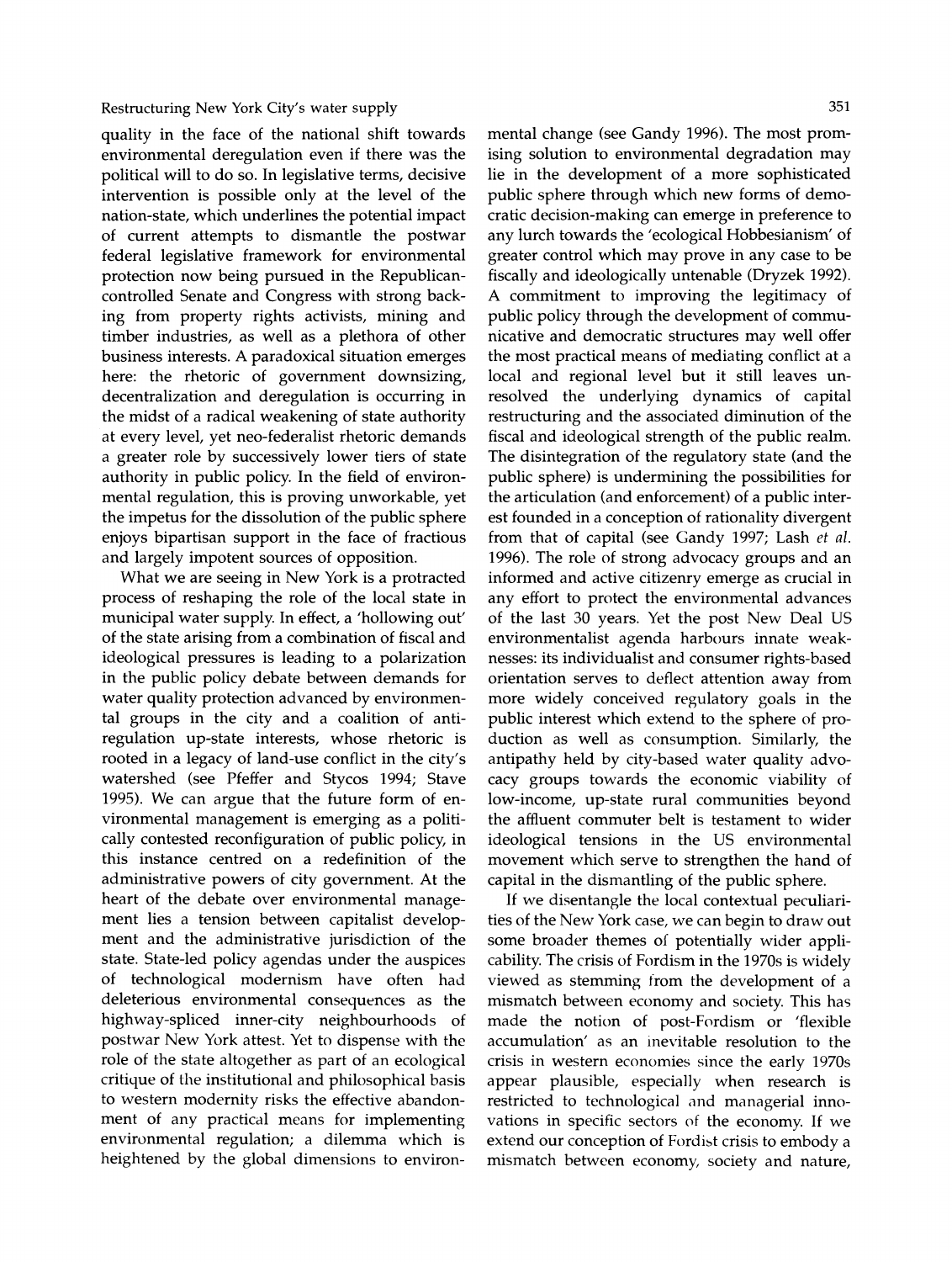**then it is clear that, far from solving the contradictions of Fordism, the deregulative momentum of the post-Fordist era is exacerbating the ecological contradictions of capital. In the case of New York's water supply, deregulation is leading to spiralling socio-economic inequalities in the sphere of consumption through a combination of higher water and sewer fees, declining water quality and widespread 'buying out' by better-off citizens through a dual market for drinking water split between deteriorating public supplies and private suppliers of bottled water. For over 140 years New York City successfully provided cheap, plentiful and highquality water to its citizens. This historic achievement is now thrown into doubt by the outcome of socio-economic restructuring at a global level beyond the reach of any regulatory or democratic structures yet devised. Regimes of accumulation and modes of social regulation exist at different levels of theoretical abstraction and at different geographical scales: the protracted negotiations between the city and its rural watershed in the context of global forces affecting the fiscal viability and legitimacy of environmental regulation reflect this complex and historically constituted relationship between economy and society. Urban water supply systems combine these multifarious elements into a system which is both discursively constituted yet rooted in a biophysical reality extending from the exigencies of public health to the geography of the city's mountainous up-state watershed. The challenge for interdisciplinary environmental research is to differentiate at an epistemological level between these different elements and to recognize the intersections between nature and history which have underpinned the transformation of urban space.** 

## **Acknowledgements**

**Earlier versions of this paper were presented to seminars held at the University of Keele, Manchester Metropolitan University, the Institute of Development Studies at the University of Sussex and to the Annual Conference of the Association of American Geographers held in Chicago in April 1995. I have received helpful comments on an earlier draft of this paper from Nancy Anderson, David Gibbs, David Golub, Roger Lee, Adrian Smith, Adam Tickell and the anonymous referees. The data collection has benefited greatly from the helpful assistance of staff at the New York** 

**Municipal Archives and the New York Historical Society. Susan Rowland prepared the figures. The research was funded under the Global Environmental Change Programme of the Economic and Social Research Council.** 

## **Notes**

- **1 There is a large literature on the restructuring of the local state and the emergence of new patterns of urban governance since the late 1980s. Important examples include Amin (1994); Burrows and Loader (1994); Esser and Hirsch (1989); Florida and Jonas (1991); Geddes (1988); Goodwin et al. (1993); Hambleton (1993); Hirsch (1991); Hoggett (1987, 1991); Jessop (1995); Painter (1991); Painter and Goodwin (1995); Pinch (1989); Stoker (1989, 1991); and Judge et al. (1995).**
- **2 The ecological dimensions to socio-economic restructuring are explored in Altvater (1993); Drummond and Marsden (1995); Gibbs and Jenkins (1991); Leyshon (1992); Lipietz (1992); and Ossenbriigge (1991). The most extensive empirical applications of regulation theory in environmental research have thus far been largely confined to the study of rural change (see, for example, Cloke and Goodwin 1992; Goodwin et al. 1995; Marsden et al. 1990; Ward et al. 1995).**
- **3 In recent years, the study of water supply systems have developed a variety of more theoretically and historically grounded modes of analysis. Examples include Feldman (1991); Gottlieb and Fitzsimmons (1991); Goubert (1989); Guillerme (1988); Harris and Wilson (1993); Heilman et al. (1994); Swyngedouw (1995, 1997); Worster (1985).**
- **4 Bob Jessop (1992) notes that there is a marked analytical asymmetry between Fordism and post-Fordism to the extent that the use of post-Fordist typologies may confuse analysis by placing a series of developments together with no clearly specified causal relationships under a simplistic teleological trajectory. Jessop argues that we can, however, identify at least four uses of the concept 'post-Fordism' in the literature. First, the term 'post-Fordism' has been used to refer to changes in the labour process and to a variety of technological, organizational and managerial innovations that have been identified in production systems within manufacturing sectors in developed economies. Secondly, the term is extended to denote a specific accumulation regime or mode of macro-economic growth based around a shift from the autocentric, nationally based Fordist models of economic development towards an integrated global economy marked by divergent regional economies and market-led polarization of incomes. Thirdly, the concept is extended to**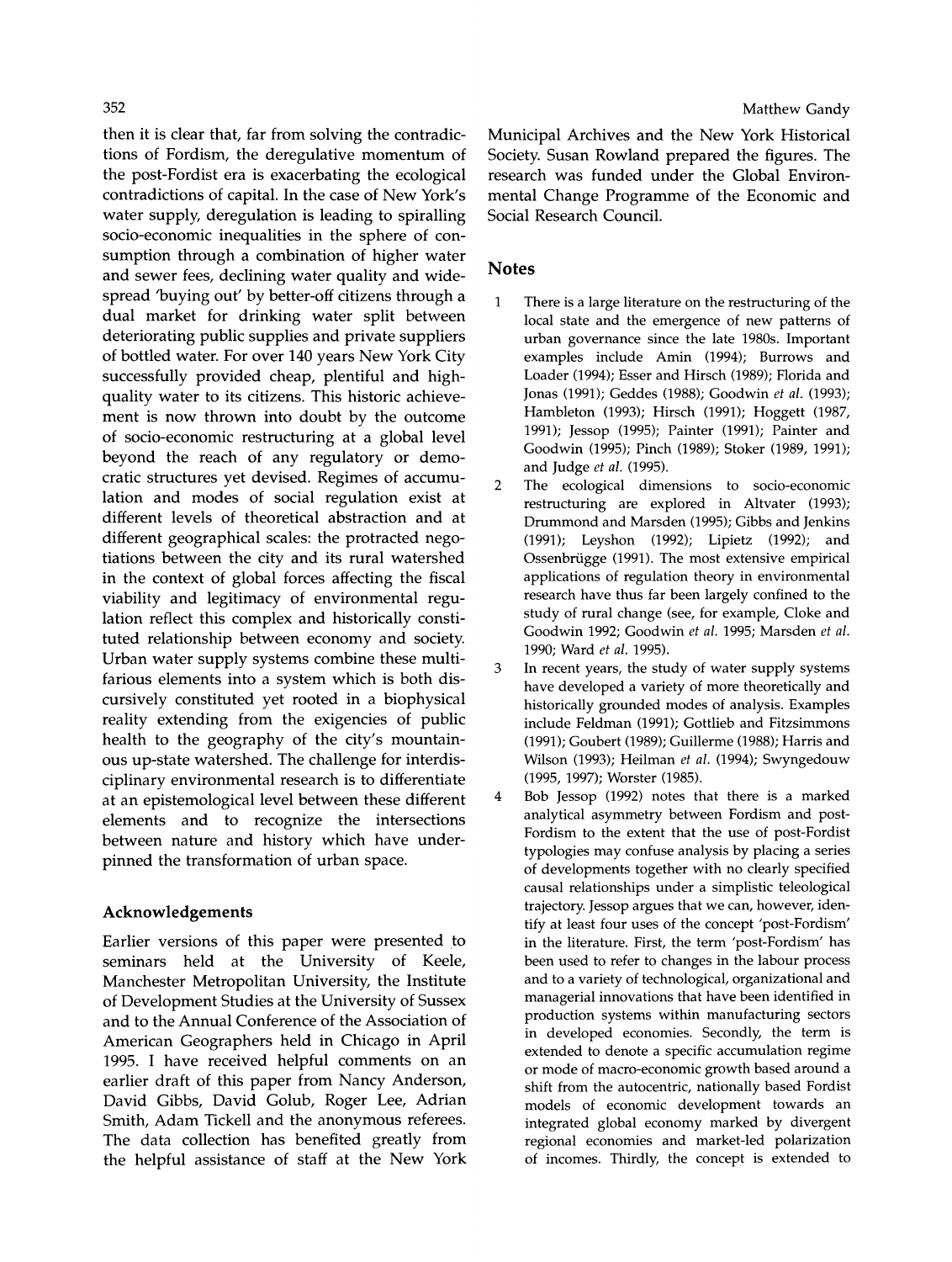**encompass a specific mode of regulation, illustrated by the neo-liberal challenge to the Keynesian welfare state and the attempt to restore profitability to private capital. Finally, 'post-Fordism' has been used to refer to a distinctive historical epoch marked by ever-greater social fragmentation and heterogeneity, radically distinct from earlier periods.** 

- **5 There is a conceptual tension in the post-Fordist literature between a narrow focus on the labour process in contrast with broader analyses of the growing structural mismatch between the economy and society since the early 1970s. This broader approach to socio-economic restructuring with a distinctively national focus is often linked with the influential regulationist perspective pioneered in the work of Michel Aglietta and Robert Boyer, and more recently developed by de Vroey (1984); Lipietz (1987); Dumenil and Levy (1989); Dunford (1990); and Jessop (1990, 1995). Regulation theory is an extremely diverse body of literature. Bob Jessop (1992) distinguishes between seven different schools of thought covering literature from France, Holland, Germany, the Nordic countries and North America. For recent overviews, see Boyer (1990); Brenner and Glick (1991); Jessop (1995); and Tickell and Peck (1995).**
- **6 See, for example, Angerer (1992); Graham and Marvin (1995); Speth (1989); and Tylecote and van der Straaten (1995).**
- **7 Biophysical systems are not easily subsumed under a discursively constituted analytical framework, yet the sheer complexity of attempting to rationalize and control environmental systems is amenable to a Foucauldian analytical slant in as much as environmental regulation has its own historical lineage within the rationalization of urban space (see Boyer 1983; Burchell et al. 1992; Hunt and Wickham 1994).**
- **8 See Boyer (1983); Galishoff (1981); Kirby et al. (1956); Merritt (1969); and Spann (1981).**
- **9 The only exception to reliance on the municipal water supply system in New York is for 463 000 water users in the Borough of Queens who have been served by the private Jamaica Water Supply Company since 1920 (see Fig. 2). This company has recently been subject to city litigation over its high water rates and poor-quality water derived from polluted aquifers in Long Island.**
- **10 The marked fluctuations in water consumption within the overall trend illustrated in Figure 3 can be attributed to the impact of increasingly frequent droughts, notably in 1961-7, 1980-1, 1985, 1989 and 1993. In the late 1980s, the city began to introduce universal metering, involving a computerized automated reading and billing system, along with a range of proposals to promote water conservation, such as the installation of water-saving plumbing**

**devices, modifications to building specifications and water audits for large users. As a consequence of the stabilization of growth in demand for water, current policy debate over the capacity of the water supply system may well shift towards the long-term management of climatic uncertainty (see Major 1992).** 

- **11 See Beauregard (1993); Florida and Jonas (1991); Jackson (1985); and Walker (1981).**
- **12 See Juhl (1994); Moutal and Bowen (1991); Moutal et al. (1992); and NYCDEP (1988).**
- **13 Interview with Frank Oliveri, senior manager in the Bureau of Waste Water Treatment, New York City Department of Environmental Protection, on 7 July 1995. For greater detail on the recent restructuring of New York City's public sector workforce, see Mollenkopf (1992).**
- **14 For overviews of the causes and consequences of New York's fiscal crisis, see Fuchs (1992) and Lichten (1986).**
- **15 Interviews with Clark Wieman, Senior Research Fellow, Cooper Union for the Advancement of Science and the Arts, New York, 22 March 1995, and David A Golub, Press Office, New York City Department of Environmental Protection, on 7 July 1995. The public health issues associated with underinvestment in water supply infrastructure are examined in NRDC (1994).**
- **16 Interview with Mark Izeman, Project Attorney, Natural Resources Defense Council, New York, on 26 June 1995.**
- **17 The comptroller is the most senior financial post in New York City's government and is responsible for auditing all financial transactions.**
- **18 The technical aspects to the water quality debate are focused on a series of indicators, principally the concentration of the Escherichia coli bacterium (a key faecal coliform indicating contamination with sewerage and the possible presence of other more dangerous pathogens such as Hepatitis A, intestinal parasites and Salmonella), the level of turbidity (cloudiness from particulate matter), the level of trihalomethanes (THMs) (by-products of chlorine interacting with organic matter during the disinfection process) and the presence of pathogens, notably Cryptosporidium spp., Giardia lamblia and enteric viruses.**
- **19 A contributory factor in the breakdown of trust between the public and regulatory agencies has been a series of testing scandals in the mid-1990s where former city employees alleged that levels of E. coli and other contaminants were deliberately altered to avoid a public health crisis (New York Newsday 1995c).**
- **20 Filtration of the Croton system has begun with a pilot filtration plant at the Jerome Park Reservoir (the first water filtration ever undertaken by the**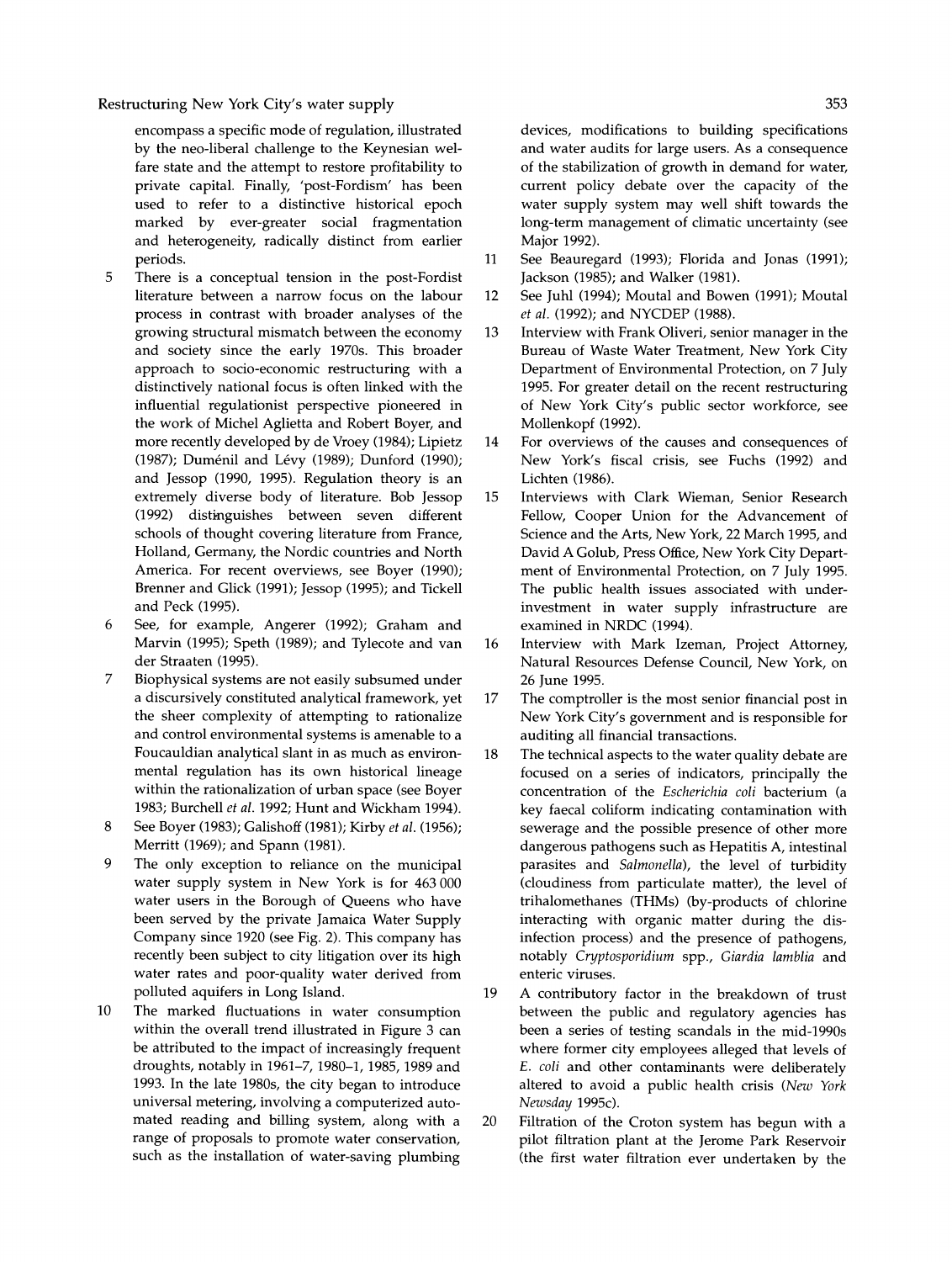**city) and full-scale filtration is expected to be completed by the year 2000 at a cost of around US\$600 million.** 

- **21 The use of sophisticated filtration technologies does not guarantee water quality. A striking recent example is in Milwaukee, Wisconsin, where the presence of Cryptosporidium in a filtered public water supply led to over 400 000 people becoming ill and the death of over a hundred mainly elderly or immunosuppressed people. For greater detail on cryptosporidiosis, a disease not recognized to be caused by a protozoan organism until the mid-1970s, see LeChavallier et al. (1991) and MacKenzie (1994).**
- **22 A paradoxical outcome of the tightening of federal water quality standards for New York is that fiscal pressures are forcing a trade-off between different environmental goals. As Edward Scheader (1991) notes, a federal Surface Water Treatment Rule primarily concerned with biological safety compels improving disinfection efficiency and increasing chlorine levels; a Lead and Copper Rule compels increasing water pH to reduce corrosivity, a step that will have the two-fold effect of increasing trihalomethane production and reducing disinfection efficiency; along with a Disinfection By-Products Rule that will severely limit the use of chlorine as a primary disinfecting agent.**
- **23 Interview with Simon Gruber, Gaia Institute of the Cathedral of St John the Divine, New York, on 21 March 1995. In November 1991, the city submitted an application to the federal Environmental Protection Agency for filtration avoidance and, in January 1993, the EPA responded with a list of some 66 different conditions which it required the city to meet, covering virtually all aspects of its water policy. Environmental groups complain that, despite over half of the region's 102 sewage treatment plants violating their permits, the city had never prosecuted a watershed polluter before 1990.**
- **24 Interview with Simon Gruber, Gaia Institute of the Cathedral of St John the Divine, New York, on 15 June 1995. Additional data taken from field notes at the meeting of the Ad Hoc Forestry Task Force held in Liberty, New York, on 22 June 1995. An important difficulty with watershed protection regulation is the lack of basic waste water infrastructure in many of the more remote up-state communities. Many small, low-income towns in the Catskill-Delaware system, such as Bedford and Katanah, have no central sewer (Prendergast 1992). In the Catskill-Delaware watershed, 21 of the 38 towns in the region lack zoning ordinances, the most rudimentary of development control (Gordon and Kennedy 1991).**
- **25 Interview with Simon Gruber, Gaia Institute of the Cathedral of St John the Divine, New York, on 24 April 1996. Other new institutional forums which**

**have emerged include the Watershed Agricultural Council which has links with city-based, statebased and federal regulatory agencies as well as national research institutions underlying both the complexity and experimental nature of many new initiatives (NYCDEP 1996). Bob Jessop (1995) notes the close affinity between the regulationist approach and theories of governance at the empirical level where there are potential areas of fruitful and complementary interaction between these largely separate bodies of scholarship. In this respect, the Watershed Council is a useful example of what he describes as a 'shift from the centrality of government to more decentralized forms of governance' (ibid., 324).** 

## **References**

- **Aglietta M 1987 A theory of capitalist regulation: the US experience (lst edn in French 1979) Verso, London and New York**
- **Alvater E 1993 The future of the market: an essay on the regulation of money and nature after the collapse of 'actually existing socialism' (1st edn 1991) (trans. by Camiller P) Verso, London and New York**
- **Amin A 1994 Post-Fordism: models, fantasies and phantoms of transition in Amin A ed. A postfordist reader Blackwell, Oxford and Cambridge, MA 1-39**
- **Angerer G 1992 Innovative technologies for sustainable development in Dietz F Simonis U and van der Straaten J eds Sustainability and environmental policy: restraints and advances Sigma, Berlin 181-91**
- **Baker M N 1949 The quest for pure water: the history of water purification from the earliest records to the twentieth**  Association, **Washington**
- **Beauregard R A 1993 Voices of decline: the postwar fate of US cities Blackwell, Oxford and Cambridge, MA**
- **Beauregard R A 1994 Capital switching and the built environment: United States, 1970-89 Environment and Planning A 26 715-32**
- **Blake N M 1956 Water for the cities: a history of the urban water supply problem in the United States Syracuse University Press, Syracuse, New York**
- **Boyer C 1983 Dreaming the rational city: the myth of American city planning MIT Press, Cambridge, MA**
- **Boyer R 1990 The regulation school: a critical introduction (trans. by Charney C) Columbia University Press, New York**
- **Brenner R and Glick M 1991 The regulation approach: theory and history Newz Left Review 188 45-120**
- **Burchell G Gordon C and Miller P eds 1992 The Foucault effect: studies in governmentality Harvester Wheatsheaf, Hemel Hempstead**
- **Burrows R and Loader B eds 1994 Towards a post-Fordist state? Routledge, London and New York**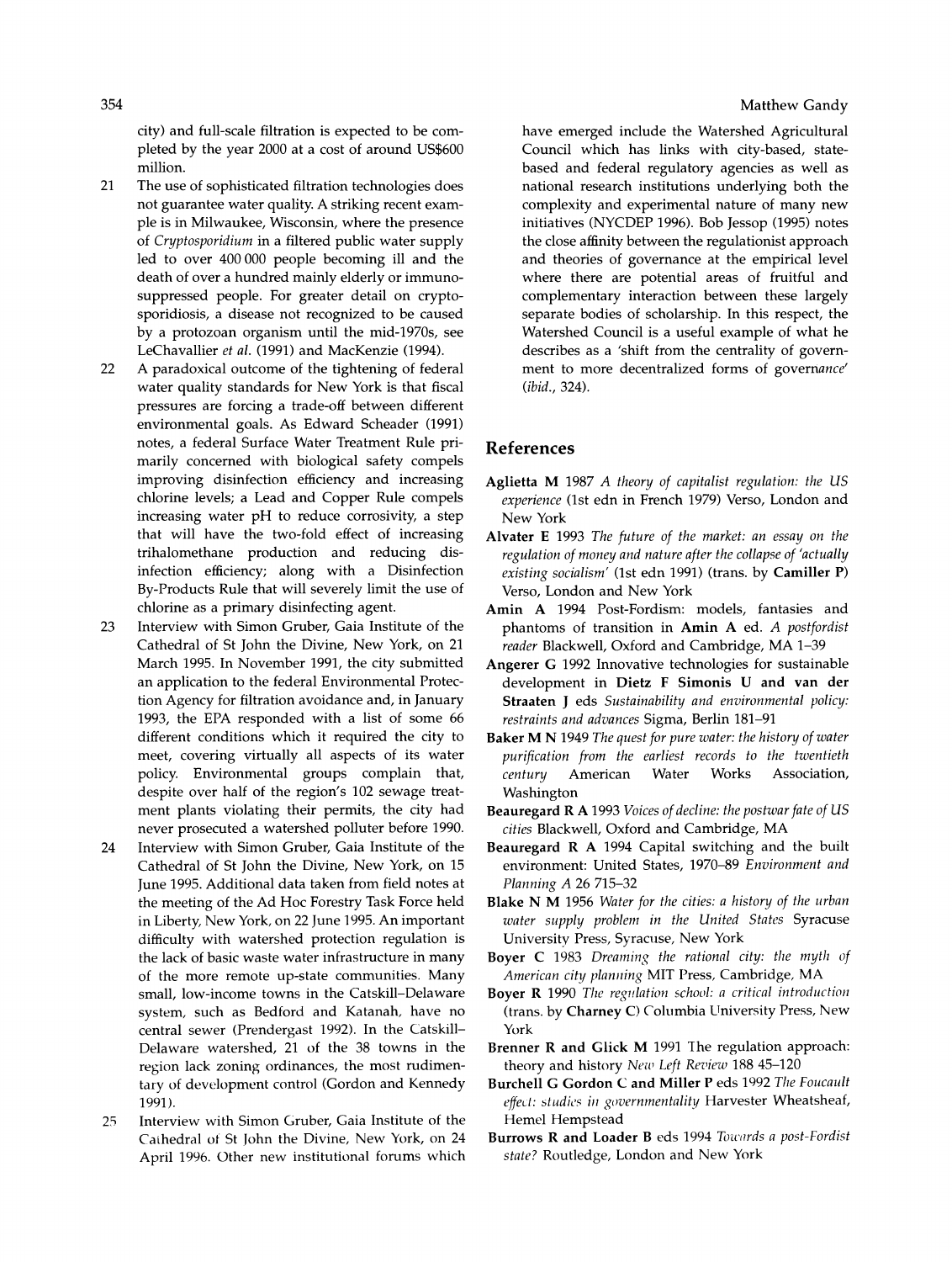- **Castells M 1989 The informational city Blackwell, Oxford and Cambridge, MA**
- **Christopherson S 1994 The fortress city: privatised spaces, consumer citizenship in Amin A ed. A postfordist reader Blackwell, Oxford and Cambridge, MA 409-27**
- **Clark E J 1950 The New York water shortage The Municipal Engineers Journal 36 92-104**
- **Clark G 1992 'Real' regulation: the administrative state Environment and Planning A 24 615-27**
- **Cloke P and Goodwin M 1992 Conceptualizing countryside change: from post-Fordism to rural structured coherence Transactions of the Institute of British Geographers 17 321-36**
- **Cropf R 1989 Water resources in Brecher C and Horton R D eds Setting municipal priorities 1990 New York University Press, London and New York 173-97**
- **CUASA (The Cooper Union for the Advancement of Science and Art) 1991 The age of New York City infrastructure CUASA, New York**
- **CUASA (The Cooper Union for the Advancement of Science and Art) 1992 Smart money: now is the time to invest in the physical city CUASA, New York**
- **de Vroey M 1984 A regulation approach interpretation of contemporary crisis Capital and Class 23 45-66**
- **Drummond I and Marsden T K 1995 Regulating sustainable development Global Environmental Change 5 51-63**
- **Duffy J 1968 A history of public health in New York City 1625-1866 Russell Sage Foundation, New York**
- **Dumenil G and Levy D 1989 The regulation school in the light of one century of the US economy CEPREMAP, Paris**
- **Dunford M 1990 Theories of regulation Environment and Planning D: Society and Space 8 297-322**
- **Dryzek J 1992 Ecology and discursive democracy: beyond liberal capitalism and the administrative state Capitalism, Nature, Socialism 3 18-42**
- **Esser J and Hirsch J 1989 The crisis of Fordism and the dimensions of a 'postfordist' regional and urban structure International Journal of Urban and Regional Research 13 417-37**
- **Feldman D L 1991 Water resources management: in search of an environmental ethic Johns Hopkins University Press, London and Baltimore, MD**
- **Florida R and Jonas A 1991 US urban policy: the postwar state and capitalist regulation Antipode 23 349-84**
- **Fuchs E R 1992 Mayors and money: fiscal policy in New York and Chicago The University of Chicago Press, Chicago and London**
- **Galishoff S 1981 Triumph and failure: the American response to the urban water supply problem 1860-1923 in Melosi M V ed. Pollution and reform in American cities 1870-1930 University of Texas Press, Austin and London 35-57**
- **Gandy M 1996 Crumbling land: the postmodernity debate and the analysis of environmental problems Progress in Human Geography 20 23-40**
- **Gandy M 1997 Ecology, modernity and the intellectual legacy of the Frankfurt School in Light A and Smith J M eds Philosophy and geography 1: space, place and environmental ethics Rowman & Littlefield, Lanham, MD 231-54**
- **Geddes M 1988 The capitalist state and the local economy: 'restructuring for labour' and beyond Capital and Class 35 85-120**
- **Gibbs D and Jenkins T 1991 A new era of flexibility? Some evidence and problems from the petrochemical industry Environment and Planning A 23 1429-45**
- **Goodwin M Cloke P and Milbourne P 1995 Regulation theory and rural research: theorising contemporary rural change Environment and Planning A 27 1245-60**
- **Goodwin M Duncan S and Halford S 1993 Regulation theory, the local state, and the transition of urban politics Environment and Planning D: Society and Space 1 67-88**
- **Goodwin M and Painter J 1996 Local governance, the crises of Fordism and the changing geographies of regulation Transactions of the Institute of British Geographers 21 4 635-48**
- **Gordon D K and Kennedy R F 1991 The legend of city water: recommendations for rescuing the New York City water supply Hudson Riverkeeper Fund, Garrison, NY**
- **Gottlieb R and Fitzsimmons M 1991 Thirst for growth: water agencies as hidden government in California The University of Arizona Press, Tuscon**
- **Goubert J-P 1989 The conquest of water: the advent of health in the industrial age (lst edn 1986) (trans. by Wilson A) Polity Press, Oxford**
- **Graham S and Marvin S J 1995 More than ducts and wires: post-Fordism in Healey P ed. Managing cities: the new urban context Wiley, London 169-90**
- **Grossman D A 1982 Debt and capital management in Brecher C and Horton R D eds Setting municipal priorities 1983 New York University Press, New York and London 120-51**
- **Guillerme A 1988 The age of water: the urban environment in the north of France AD 300-1800 (lst edn 1983) Texas A & M University Press, College Station**
- **Hale F E 1921 The development of the sanitary safeguards of the New York City water supply and its relation to typhoid fever and other diseases The Municipal Engineers Journal 7 30-61**
- **Hambleton R 1993 Reflections on urban government in the USA Policy and Politics 21 245-57**
- **Harris G and Wilson S 1993 Water pollution in the Adirondack Mountains: scientific research and governmental response, 1890-1930 Environmental History Review 17 47-71**
- **Hartman J A 1985 Capital resources in Brecher C and Horton R D eds Setting municipal priorities 1986 New York University Press, London and New York 139-69**
- **Harvey D 1989 From managerialism to entrepreneurialism: the transformation of urban governance in late capitalism Geografiska Annaler 71 B 1 3-17**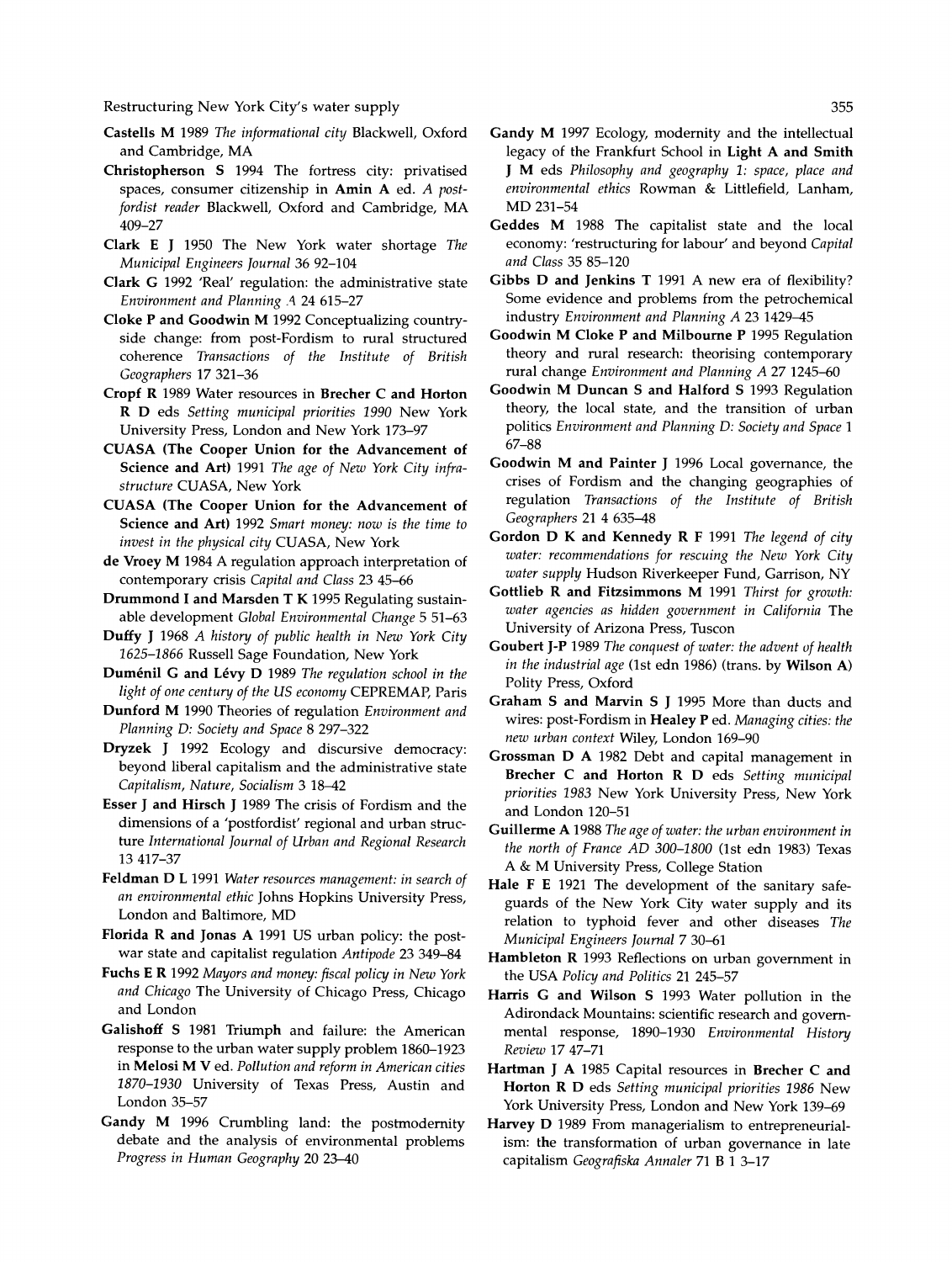- **Harvey D 1996 Justice, nature and the geography of difference Blackwell, Oxford and Cambridge, MA**
- **Hay C 1995 Re-stating the problem of regulation and re-regulating the local state Economy and Society 24 387-407**
- **Heilman J G Johnson G W Morris J C and Toole L J 1994 Water policy networks in the United States Environmental Politics 3 80-109**
- **Hirsch J 1991 From the Fordist to the post-Fordist state in Jessop B Kastendiek H Nielsen K and Pedersen O eds The politics of flexibility Edward Elgar, Aldershot**
- **Hoggett P 1987 A farewell to mass production? Decentralisation as an emergent private and public sector paradigm in Hoggett P and Hambleton R eds Decentralisation and democracy: localising public services SAUS, University of Bristol 215-32**
- **Hoggett P 1991 A new management in the public sector Policy and Politics 19 243-56**
- **Hunt A and Wickham G 1994 Foucault and law: towards a sociology of law as governance Pluto Press, London**
- **Jackson K T 1985 Crabgrass frontier: the suburbanization of the United States Oxford University Press, New York**
- **Jervis J B 1842 Description of the Croton Aqueduct Slamm and Guion, New York**
- **Jessop B 1990 Regulation theories in retrospect and prospect Economy and Society 19 153-216**
- **Jessop B 1992 Fordism and post-Fordism: a critical reformulation in Storper M and Scott A eds Pathways to industrialization and regional development Routledge, London 46-69**
- **Jessop B 1995 The regulation approach, governance and post-Fordism: alternative perspectives on economic and political change? Economy and Society 24 307-33**
- **Judge D Stoker G and Wolman H eds 1995 Theories of urban politics Sage, London**
- **Juhl G M 1994 Integrated technology tools cope with infrastructure challenges Public Works 125 53-5**
- **Kessner T 1989 Fiorello H La Guardia and the making of modern New York McGraw-Hill, New York**
- **Kirby R S Withington S Darling A B and Kilfour F G 1956 Engineering in history McGraw-Hill, New York**
- **Lake R W and Disch L 1992 Structural constraints and pluralist contradictions in hazardous waste regulation Environment and Planning A 24 663-81**
- **Lang M Samowitz C Jethwani M and Novotny F 1976 Sewering the City of New York Civil Engineering: American Society of Civil Engineers January 54-7**
- **Lash S Szerszynski B and Wynne B eds 1996 Risk, environment and modernity: towards a new ecology Sage, London**
- **LeChevallier M W Norton W D and Lee R G 1991 Occurrence of Giardia and Cryptosporidium spp. in surface water supplies Applied and Environmental Microbiology 57 2610-16**
- **Leyshon A 1992 The transformation of regulatory order: regulating the global economy and environment Geoforum 23 249-68**
- **Lichten E 1986 Class, power and austerity: the New York City fiscal crisis Bergin and Garvey, Massachusetts**
- **Lipietz A 1987 Mirages and miracles: the crises of global Fordism Verso, London and New York**
- **Lipietz A 1992 Towards a new economic order: postfordism, ecology and democracy Polity Press, Cambridge**
- **MacKenzie W R 1994 A massive outbreak in Milwaukee of Cryptosporidium infection transmitted through the public water supply New England Journal of Medicine 331 161-7**
- **Major D C 1992 Urban water supply and global environment change: the water supply system of New York City in Herrmann R ed. Proceedings of the 28th Annual American Water Resources Association Conference and Symposium: managing resources during global change Bethesda, MD, American Water Resources Association 377-85**
- **Mandel E 1978 Late capitalism Verso, London and New York**
- **Marden P 1992 'Real' regulation reconsidered Environment and Planning A 24 751-67**
- **Markusen A and Gwiasda V 1994 Multipolarity and the layering of functions in world cities: New York City's struggle to stay on top International Journal of Urban and Regional Research 18 167-93**
- **Marsden T Lowe P and Whatmore S 1990 Rural restructuring: global processes and their responses David Fulton, London**
- **Mathews J 1989 From post-industrialism to post-Fordism Meanjin 48 139-52**
- **Merritt R H 1969 Engineering in American society 1850-1875 University of Kentucky Press, Lexington**
- **Mollenkopf J H 1992 A phoenix in the ashes: the rise and fall of the Koch coalition in New York City politics Princeton University Press, Princeton, NJ**
- **Mollenkopf J H and Castells M eds 1991 Dual city: restructuring New York Sage, New York**
- **Moutal H P and Bowen D R 1991 Computer mapping of New York City's water mains Water/Engineering and Management 138 25-9**
- **Moutal H P Bowen D R and Dorf W 1992 GIS. New York's pipe dream Civil Engineering 62 66-7**
- **New York 1995 How safe is our water 16 January**
- **New York Daily News 1994 Rudy's letting city's reservoirs go down the drain 23 October**
- **New York Daily News 1995 Reservoir sell-off will soak the ratepayers 5 June**
- **New York Newsday 1994 Flood in the streets: 136-year old Brooklyn water main bursts 22 January**
- **New York Newsday 1995a Watered down in codes: city wants land near reservoirs 15 March**
- **New York Newsday 1995b Firms vying for water bond deal 9 May**
- **New York Newsday 1995c An outbreak under wraps 19 June**
- **New York Newsday 1995d Lethal liquid? Parasites in our water 21 June**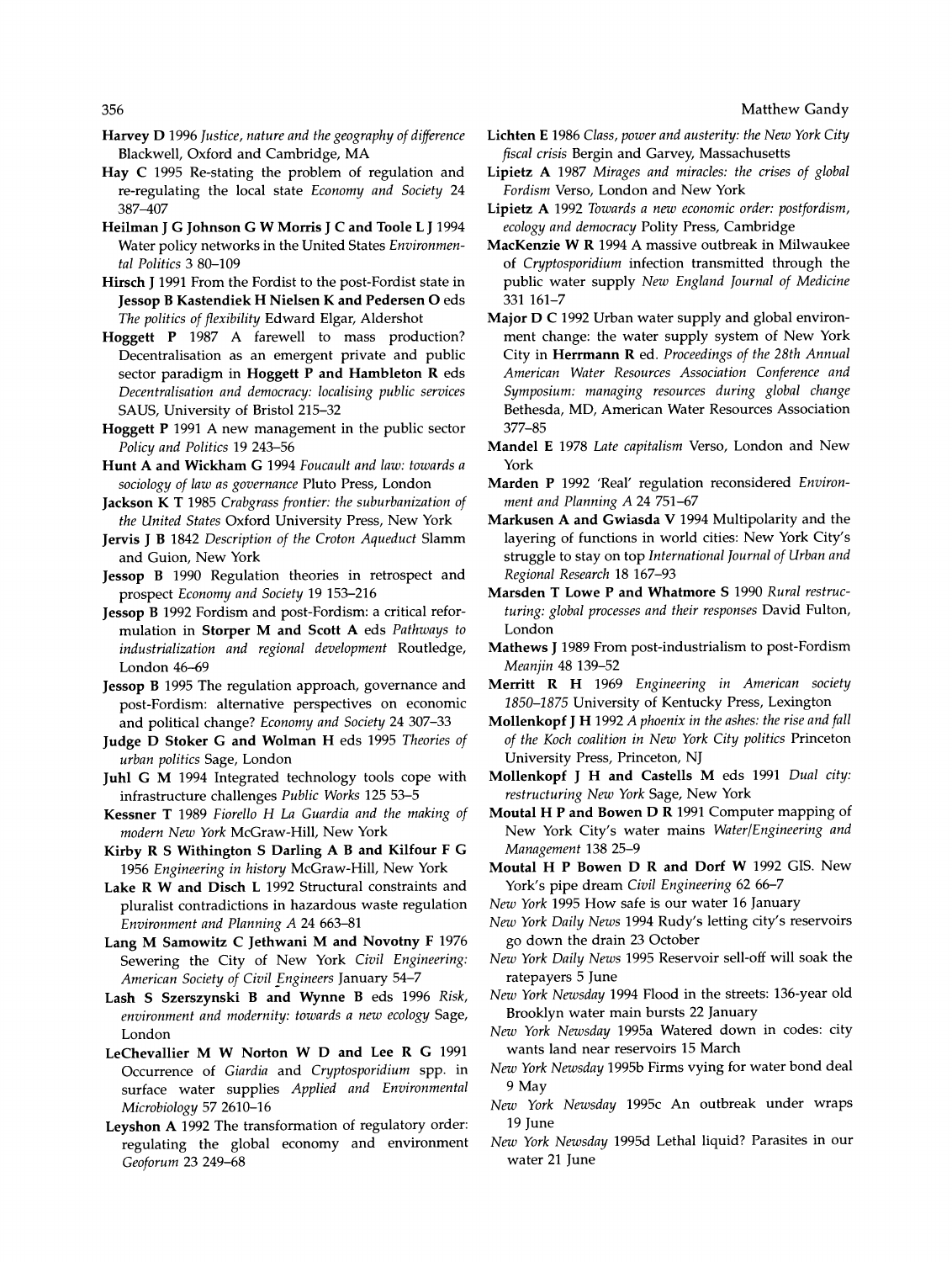- **New York Times 1995a Detection of E. coli infections on the rise 13 June**
- **New York Times 1995b Comptroller threatens to stop water system sale 24 June**
- **New York Times 1995c Governor Pataki's watershed 26 June**
- **New York Times 1995d Mayor blocked on plan to sell water system 28 June**

**New York Times 1995e Mr Hevesi's timely warning 29 June** 

- **New York Times 1995f Giuliani replaces water board members after criticism of plan to sell water system 7 July**
- **New York Times 1995g Rupture of pipe floods subway in Manhattan 10 July**
- **New York Times 1995h Reservoir towns and New York City reach agreement 27 October**
- **New York Times 1995i At last, a watershed agreement 3 November**
- **New York Times 1996 Burst main points to a wider pipe problem 5 April**
- **NRDC (Natural Resources Defense Council) 1994 Victorian water treatment enters the 21st century: public health threats from water utilities' ancient treatment and distribution systems Natural Resources Defense Council, New York**
- **NYCDEP (New York City Department of Environmental Protection) 1988 Annual report**
- **NYCDEP (New York City Department of Environmental Protection) 1993 New York City's 1993 long-term watershed protection and filtration avoidance program**
- **NYCDEP (New York City Department of Environmental Protection) 1994 Review of Croton system water quality, and current and future water quality standards**
- **NYCDEP (New York City Department of Environmental Protection) 1995 Range and average of drinking water characteristics of the Catskill/Delaware and Croton supplies from respective points in the New York City distribution system for the year 1993**
- **NYCDEP (New York City Department of Environmental Protection) 1996 Whole farm planning**
- **NYCMITF (New York City Mayor's Intergovernmental Task Force) 1992 The future of the New York City water supply system Final report**
- **NYCOC (New York City Office of the Comptroller) 1991 Who's accountable for soaring water and sewer fees?**
- **Ossenbriigge J 1991 Impacts of environmental production on regional restructuring of northern Germany in Jones P and Wild T eds De-industrialisation and new industrialisation in Britain and west Germany Anglo-German Foundation, London**
- **Painter J 1991 Regulation theory and local government Local Government Studies 17 23-44**
- **Painter J and Goodwin M 1995 Local governance and concrete research: investigating the uneven development of regulation Economy and Society 24 334-56**
- **Peck J and Tickell A 1994 Searching for a new institutional fix: the after-Fordist crisis and global-local disorder in Amin A ed. A postfordist reader Blackwell, Oxford and Cambridge, MA 280-316**
- **Peters R 1996 America's water: federal roles and responsibilities MIT press, Cambridge, MA**
- **Pfeffer M J and Stycos J M 1994 Watershed views: a public opinion survey on the New York City watershed Department of Rural Sociology and Population and Development Program, Cornell University, Ithaca, NY**
- **Pinch S 1989 The restructuring thesis and the study of public services Environment and Planning A 21 905-26**
- **Prendergast J 1992 Small systems struggle Civil Engineering 62 36-7**
- **Roobeek A J M 1987 The crisis in Fordism and the rise of a new technological paradigm Futures 19 129-54**
- **Sassen S 1991 The global city: New York, London, Tokyo Princeton University Press, Princeton, NJ**
- **Sayer A 1989 Postfordism in question International Journal of Urban and Regional Research 13 666-93**
- Sayer A and Walker R 1992 The new social economy: **reworking the division of labour Blackwell, Oxford and Cambridge, MA**
- **Scheader E C 1991 The New York City water supply: past, present and future Civil Engineering Practice Fall 7-20**
- **Spann E K 1981 The new metropolis: New York City, 1840-1857 Columbia University Press, New York**
- **Speth G 1989 The greening of technology Wissenschaftszentrum Berlin fur Sozialforschung, Berlin**
- **Stave K A 1995 Resource conflict in the New York City Catskill watersheds: a case for expanding the scope of water resource management in Austin L H ed. Water in the 21st century: conservation, demand and supply Proceedings of the American Water Works Association Annual Spring Symposium AWRA, Herndon, VA 61-8**
- **Stoker G 1989 Creating a local government for a post-Fordist society: the Thatcherite project in Stewart J and Stoker G eds The future of local government Macmillan, Basingstoke 123-70**
- **Stoker G 1991 Regulation theory, local government and the transition from Fordism in King D and Pierre J eds Challenges to local government Sage, London 242-64**
- **Sunstein C R 1990 After the rights revolution: reconceiving the regulatory state Harvard University Press, Cambridge, MA**
- **Swyngedouw E 1995 The contradictions of urban water provision: a study of Guayaquil, Ecuador Third World Planning Review 17 387-405**
- **Swyngedouw E 1997 Power, nature and the city. The conquest of water and the political ecology of urbanization in Guayaquil, Ecuador: 1880-1990 Environment and Planning A 29 311-32**